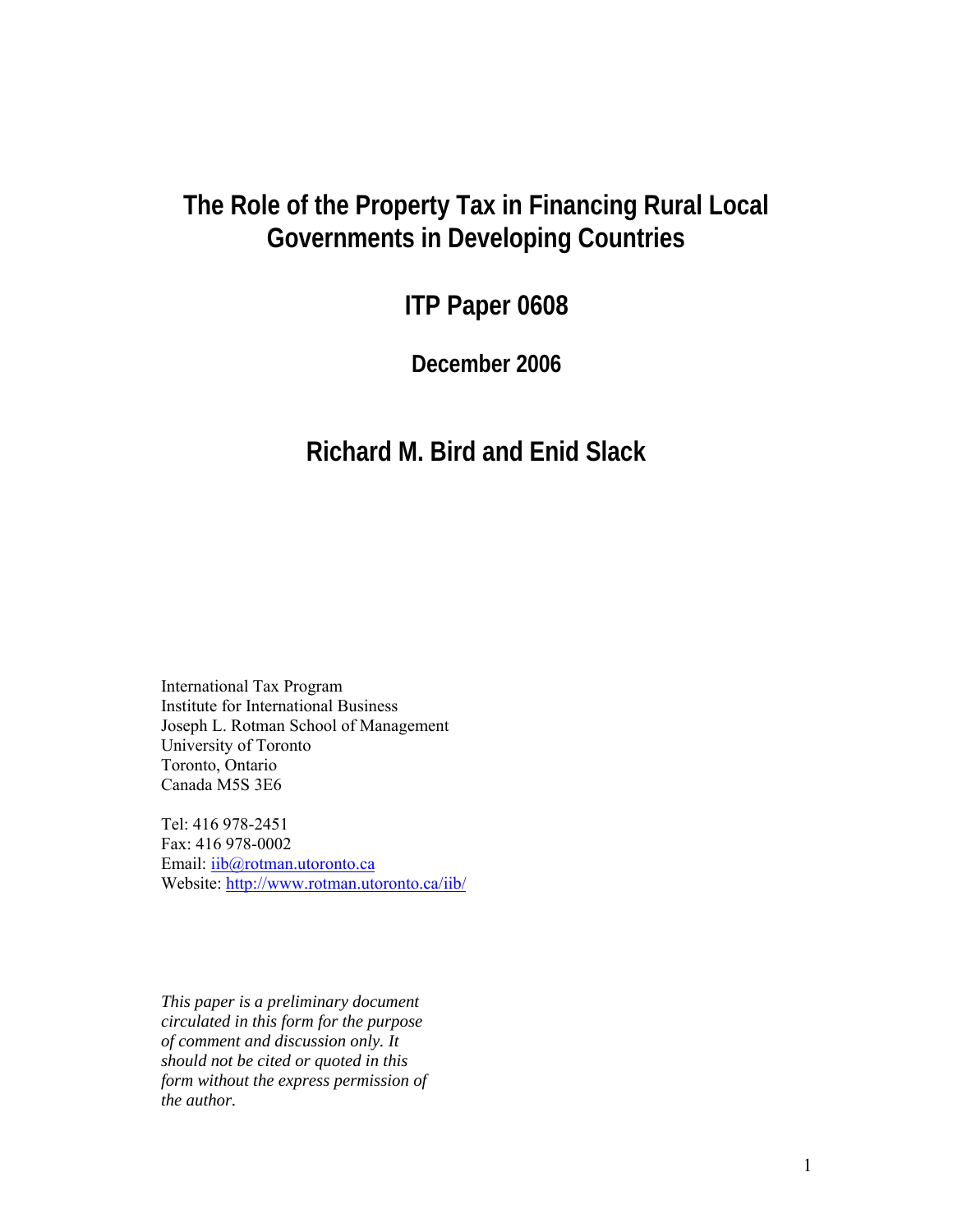# **The Role of the Property Tax in Financing Rural Local Governments in Developing Countries**

Richard M. Bird and Enid Slack

December 2006

## **Abstract**

We argue in this paper that better rural local governments are needed to improve the lives of billions and that a good property tax is the key to improving rural local governments. Moreover, we suggest that only by giving local governments both the incentive and the ability to levy a property tax can effective rural local government and a meaningful rural property tax be achieved in most countries. Such a tax would often likely be a simple area-based levy, and the central government may not be too happy either with the way communities run the tax or how they spend the proceeds, but the critical role of the central government is to support and facilitate local action on this front, not to supplant it.

## **JEL Codes: H11; H71; R51**

## **Key words : property tax, rural local government**

Bird - Professor Emeritus and Co-Director, International Tax Program, Joseph L. Rotman School of Management, University of Toronto, 105 St. George Street, Toronto, Ontario, Canada M5S 3E6. Tel. 416-978-8627. Fax 416-978-0002. email rbird@rotman.utoronto.ca

Slack - Director, Institute on Municipal Finance and Governance, Munk Centre for International Studies, University of Toronto, 1 Devonshire Place, Toronto, Ontario, Canada M5S 3K7. Tel. 416-946-0328. Fax 416-946-8915. [enid.slack@utoronto.ca](mailto:enid.slack@utoronto.ca)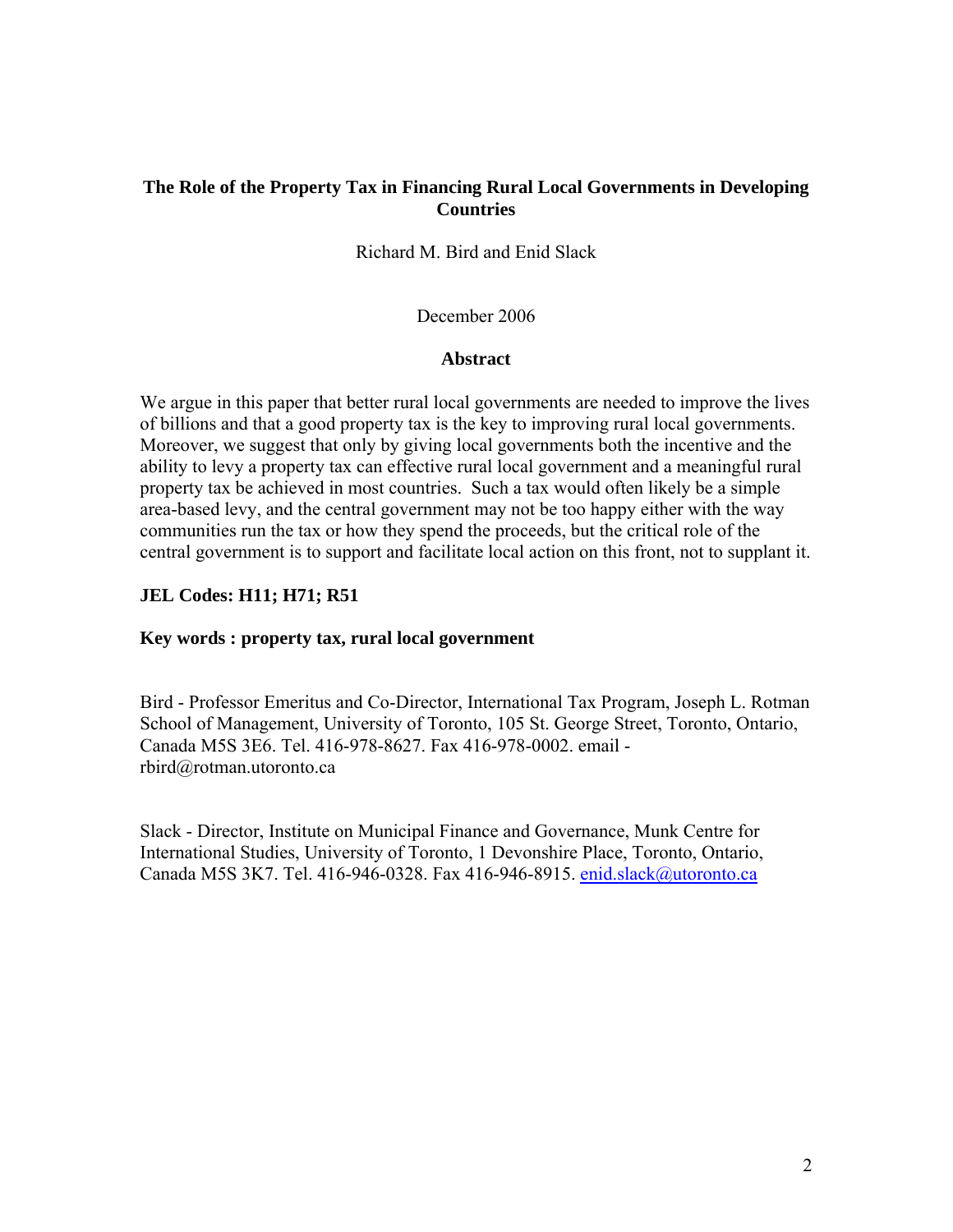## **The Role of the Property Tax in Financing Rural Local Governments in Developing Countries**

#### **Richard M. Bird and Enid Slack**

Big cities are where the action is today. International competition is increasingly between cities, not countries (Bennett 1997). The concentration of people and firms increases social and economic interaction and results in greater exchange of ideas among people working in different fields in the same location. Large metropolitan areas can achieve the critical mass required to attract and support high degrees of specialization in labor, knowledge, businesses, services, infrastructure, institutions, and media. To be globally competitive, cities need to provide a wide range of services from transportation, water, sewers, garbage collection and disposal, police and fire protection to parks, recreation and culture, affordable housing, and social assistance. How metropolitan areas are governed and financed is thus important (Bird and Slack 2005). Money matters: who has it, where does it come from, under what conditions can it be spent, and by whom? How public expenditures are financed is the key to any city or metropolitan area strategy (World Bank 2002). The ability to self-finance – that is, to be free of the whims and wishes of others – is a critical factor in determining which metropolitan institutions live and thrive and which fade away or die in bickering between contending financial supporters.<sup>1</sup> The role of the property tax in the rapidly expanding urban areas of the developing world is thus a subject that clearly warrants close attention from those concerned with development, decentralization, and the efficient, effective, and equitable provision of local public services.

Can the same be said of the property tax in rural areas? We think so, for at least two reasons. The first and most important reason is simply because billions of people, most of them very poor, still live in rural areas – over 1.2 billion in India and China alone. Both the path and consequences of development clearly depend upon how those who are, as it were, 'left behind' in these areas are treated. The extent to which rural people are provided with local public services is important. How to make the rural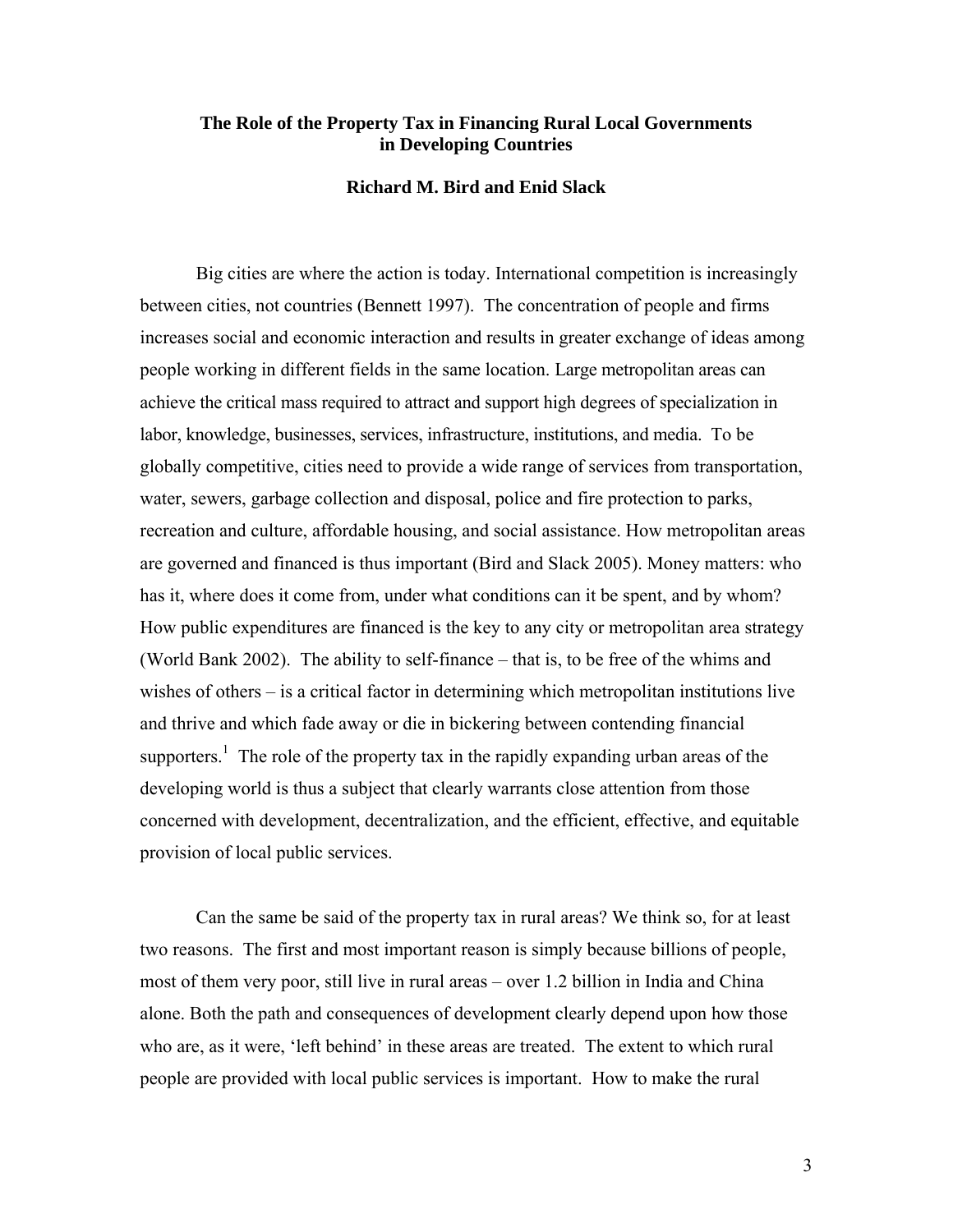property tax 'work' in developing countries is thus also important since, as we argue below, this is likely to be the only way in which rural local governments in most developing countries can ever hope to become viable, accountable, and at least moderately effective.

A second reason is because national politics are largely shaped by local and regional concerns. How the rural sector fares matters for both economic and political reasons. The economics of the relationship between agricultural and general development have long been explored in the literature.<sup>[2](#page-32-1)</sup> As Mellor (1967) and Hymer and Resnick (1969) noted long ago, a critical aspect of agricultural development is how agricultural and other activities interact in the context of the broader rural economy. More recently, the role that sound local rural property taxes may play in developing vital institutional social capital has attracted some attention.<sup>3</sup>

There is more to rural property taxation than taxing agricultural land. Taxing agricultural land effectively, efficiently and equitably is of course important. Indeed, one of us wrote a book on this issue some years ago (Bird 1974) and many authors have since continued to till this field.<sup>[4](#page-32-3)</sup> But much of the rural property tax base consists of residential and non-residential buildings and land devoted to non-agricultural pursuits, so the issues relevant to financing rural local government overlap only partially with the agricultural tax literature.

In the next section we discuss further why it is critical to improve rural local government in most developing countries, and why a more effective rural property tax is a critical component in this process. We then turn in the following section to some aspects of rural property taxation, noting especially that insufficient attention seems to have been paid to the important 'local' dimension of such taxation. We also touch on the appropriate way to assess rural property, the appropriate treatment of rural land in what we have elsewhere (Bird and Slack 2006) called 'the land between' urban and rural – that is, the urban fringe -- and the weak case for using rural property taxes to affect land use patterns (let alone land redistribution and reform) through special taxes such as those on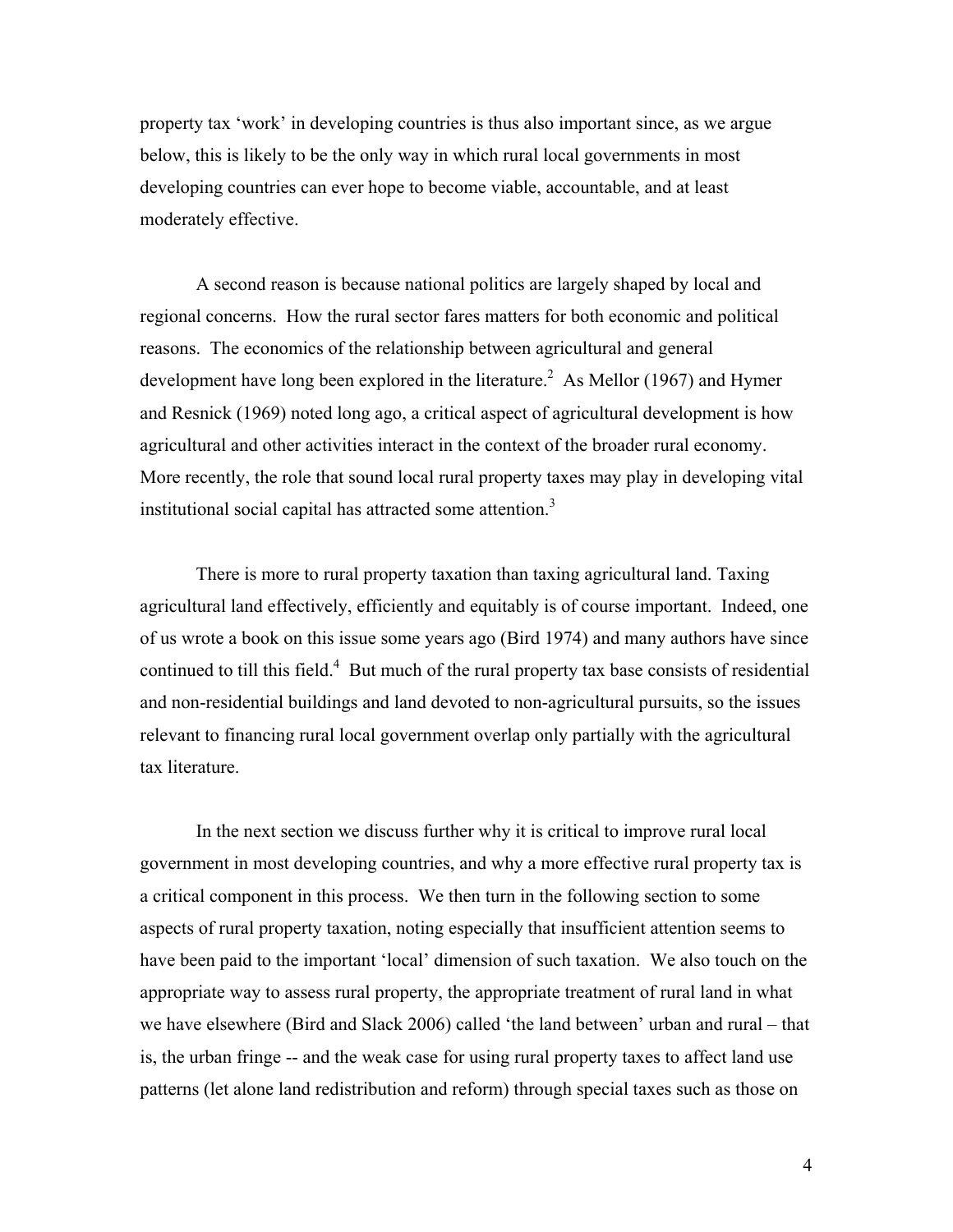'idle land.' Finally, we conclude with a few reflections on the critical question of how best to 'market' sound rural tax reform.

#### **Getting Rural Local Public Finance Right**

How to finance adequate public service provision in rural local governments is a problem in rich and poor countries alike. It is simpler to talk about 'the' metropolitan finance problem than 'the' rural finance problem. No two big cities are alike -- but all are big cities. No two rural areas are identical either, but the variation within this sector even within countries is enormous – from densely populated (and sometimes astonishingly big) 'villages' within walking distance of other equally large villages to huts scattered across remote and desolate terrain. 'Remote' communities may be sufficiently far removed from the nearest urban centre so that not only is daily out-commuting impossible but also ready access to medical and other services (Slack, Bourne and Gertler 2003). Rural communities within a day's commuting distance of a major city face a completely different set of challenges and opportunities.

Despite this diversity, the general problem of rural local finance in developing countries is clear: billions of people live in places that do not have sufficient resources to supply even minimal public services. Of course, this simple dilemma has many variants. Sometimes, a potential resource base cannot be tapped for local purposes owing to preemptive actions by higher-level governments, as illustrated by natural resources in many countries.<sup>5</sup> In other cases, local governments are so restricted in their revenue-raising authority that they cannot raise enough to do anything. In most developing countries, local government autonomy is heavily constrained. Central authorities are reluctant to grant any significant tax autonomy to local governments (Ebel and Taliercio 2005). Either they do not trust them to exercise taxing authority appropriately or they are afraid local autonomy will impinge on their own ability to levy property taxes or other taxes.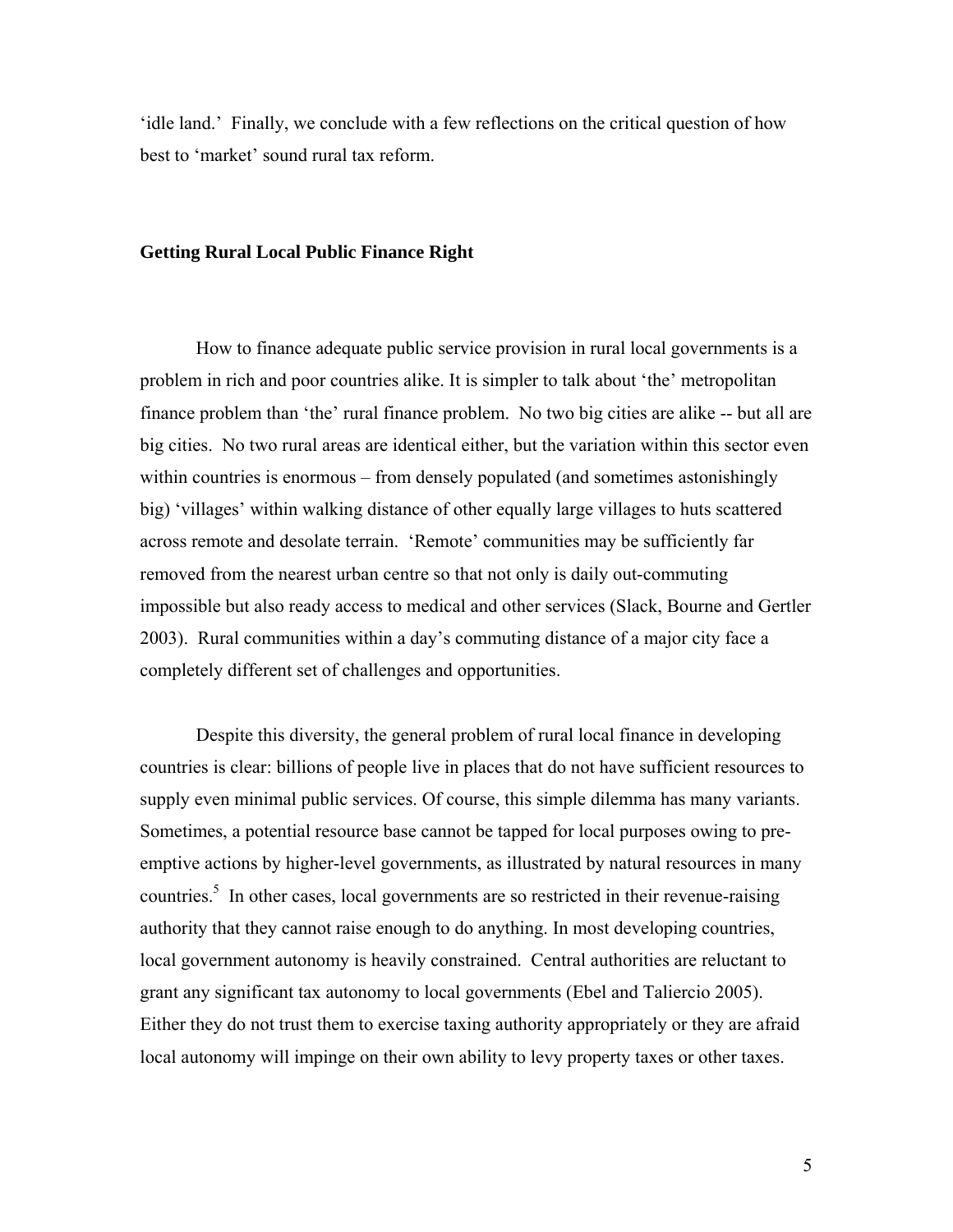In still other countries, there may simply be no effective government structure – central or local – in rural areas. Even when there is such a structure, almost never is the (nominally) responsible authority accountable in any meaningful sense to those for whom they are supposed to provide. In yet other cases the physical circumstances in rural areas are so adverse that one wonders how people survive in such conditions, let alone receive any government services. Desert regions in Africa and elsewhere, the tundra in Russia, villages perched on mountain tops in countries all over the world – many such instances exist. Sometimes the question is whether it may not be more desirable to encourage those who live in such remote regions – in some instances as the consequence of past conflict and persecution – to move rather than to facilitate their continued marginal existence.<sup>6</sup> Such a 'solution' is seldom politically acceptable but the price paid by all concerned under the prevailing situation is equally seldom either transparent or much discussed. As Kitchen and Slack (2006) note, the relatively small size and low concentration of the rural population in remote areas means that the per capita costs of providing services are high. Such communities are unable to take advantage of economies of scale in service delivery. Expenditures on roads, water and sewers are often higher because of the harsh climatic conditions and difficult terrain. At the same time the fiscal base in such areas is generally low. Rural people even in large and rapidly growing countries such as India and China face such problems. Those in more sparsely populated and slowly growing countries like those in most of sub-Saharan Africa are even worse off.

How may these difficult problems be solved? The answer depends in part upon the precise objectives of policy – a matter that itself largely depends in practice upon the often contested question of 'who decides' (Bird 2004). Is the aim to 'empower' local people?<sup>7</sup>Is it to improve service delivery in accordance with central policy objectives? Or is it simply to download some troublesome responsibilities from the center? The answer depends also on the circumstances of the country. Is the problem that there are too many small, remote, and essentially unsustainable settlements? Is it that even potentially viable local governments are unduly constrained from tapping local resources? Or is it that the governments that exist are neither adequately responsible for nor sufficiently responsive to their residents?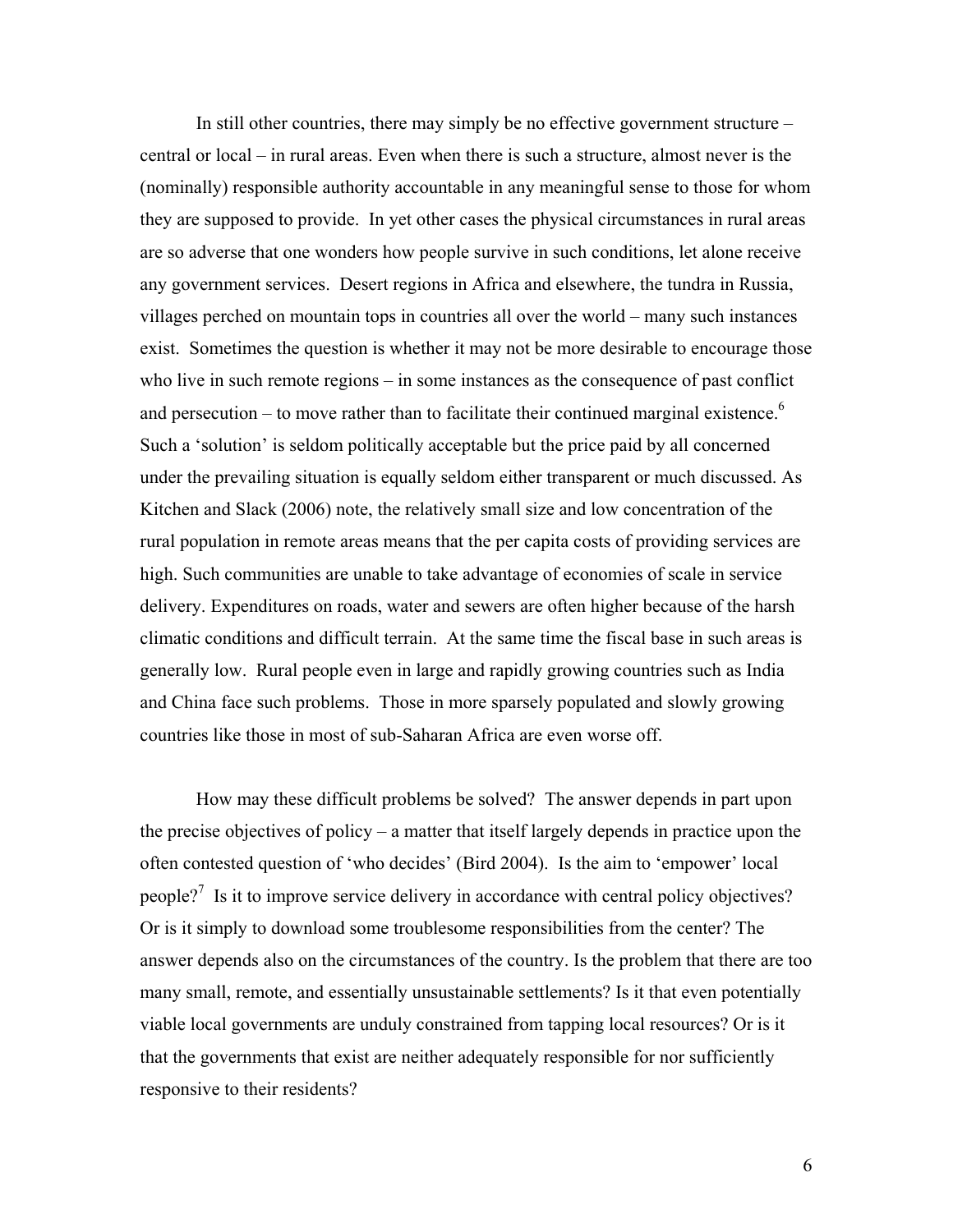In the eyes of some, efforts at 'decentralization' to date may not have yet produced demonstrably much better results than the prior system. Others disagree and argue that in the long run the results are indeed likely to be 'better' in the sense of providing local citizens with more of what they want and are willing to pay for (at least in part) -- if not necessarily more of what those 'up there' think they should have. The evidence is not clear. In India, for example, while World Bank (2004) demonstrates that central (and state) attempts to provide rural services have seldom been effective, some evidence suggests that more decentralized provision is better (McCarten and Viasaylu 2004): the issue is far from resolved. The same is true in the much-studied case of Latin America.<sup>8</sup>

 What *is* clear is that most developing countries face major problems in financing rural local public services, that these problems are hard to solve, and that the precise nature of both the problem and feasible solutions is generally quite context-sensitive. Right. Given all this, however, the real question is, as always: what is to be done?

Ideally, to approach this (or any) issue in intergovernmental finance one must first develop a coherent strategy (Bahl and Martinez-Vazquez 2006). To do so, however, one must first decide the objectives of the policy. If one does not know what one is trying to do, it is hard to do it, let along to know if one has succeeded in doing it. Unfortunately, there are many relevant actors with different ideas of what can and should be done and who should pay for what. Designing and sustaining a strategy for financing rural local public services is a long-term, perhaps interminable, process. Nonetheless, more could be done in most countries to improve not only the evidential basis of discussion but also, more importantly, life in rural communities. For example, some poor rural areas manage much better than others that are in apparently similar circumstances, as Fiszbein (1997), Faguet (2004), and Zhou (2006) demonstrate with respect to the cases of Colombia, Bolivia, and Sierra Leone, respectively. It is important to study such relative successes closely and to figure out how they have been achieved. It is also important to think of ways to get others on what seems to be the "right path" to success, for example when it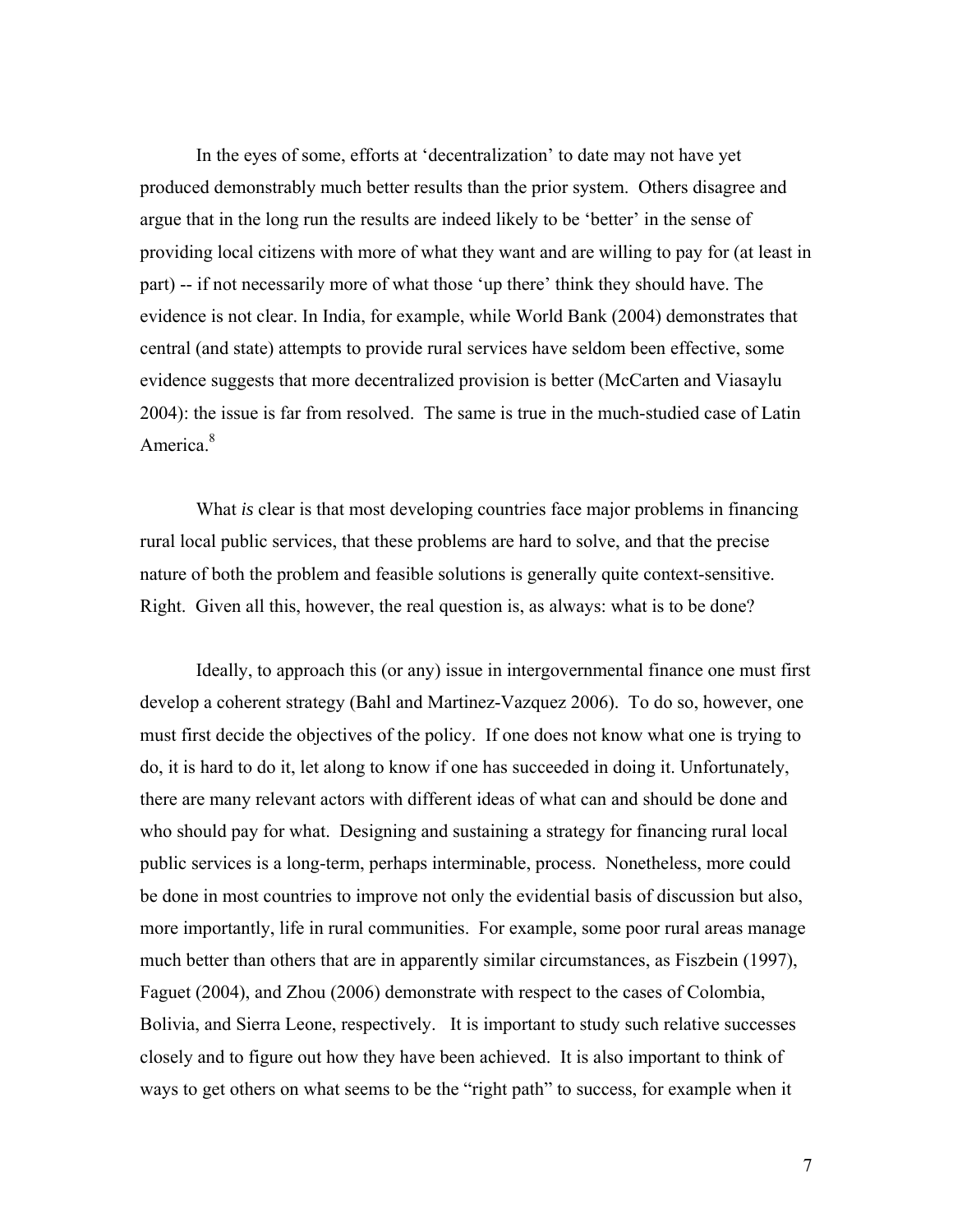comes to running a property tax. One might, for instance, facilitate forums in which local officials can learn from each other or establish a competition with prizes for the best performing region or village**.** [9](#page-32-8) As Lefèvre (2006) stressed in a different context, when it comes to building sustainable institutional capital it is often more critical to get the 'process' right than to specify the desired 'product' in detail.

The basic idea in designing an effective intergovernmental structure is simple. Too often three groups are now distinct in many countries -- those who decide, those who pay, and those who benefit. Sustainable policy design requires creating a substantial degree of overlap among these groups (Bird et al 2003). How this can be done in practice in any particular country, however, is seldom obvious. Bahl and Martinez-Vazquez (2006) are correct that the intergovernmental transfer system and the local revenue system need to be considered together in order to achieve the difficult objective of making sure that even the poorest areas get the resources they need to provide the services national interest requires – something that is easier to say than to measure objectively! -- while simultaneously ensuring that local decision-makers face an adequately hard budget constraint at the margin.

In most cases rural local governments in developing countries should probably not do all that much (Litvack, Ahmad and Bird 1998). But they should do *something* – something that is, that they (those who live there) want done -- and do it as well as possible. Circumstances differ from country to country and place to place within countries, but such things as farm-to-market roads, local markets, and basic primary education and health centers often appear to be high on the "to do" list of both rural people and 'experts' in the capital -- though not necessarily with the same priority  $(Fiszbein 1997)$ <sup>10</sup> Poor communities are unlikely to be able to finance much out of their own resources. Nonetheless, experience suggests strongly that it is important that they do so to any small extent possible (Estache 1995). A community that pays only 5 percent of the cost of an educational or water system has a much greater stake in the effective operation of that system than one that gets it free. To put this point strongly, perhaps the watchword for sound rural decentralization and development policies should be not 'no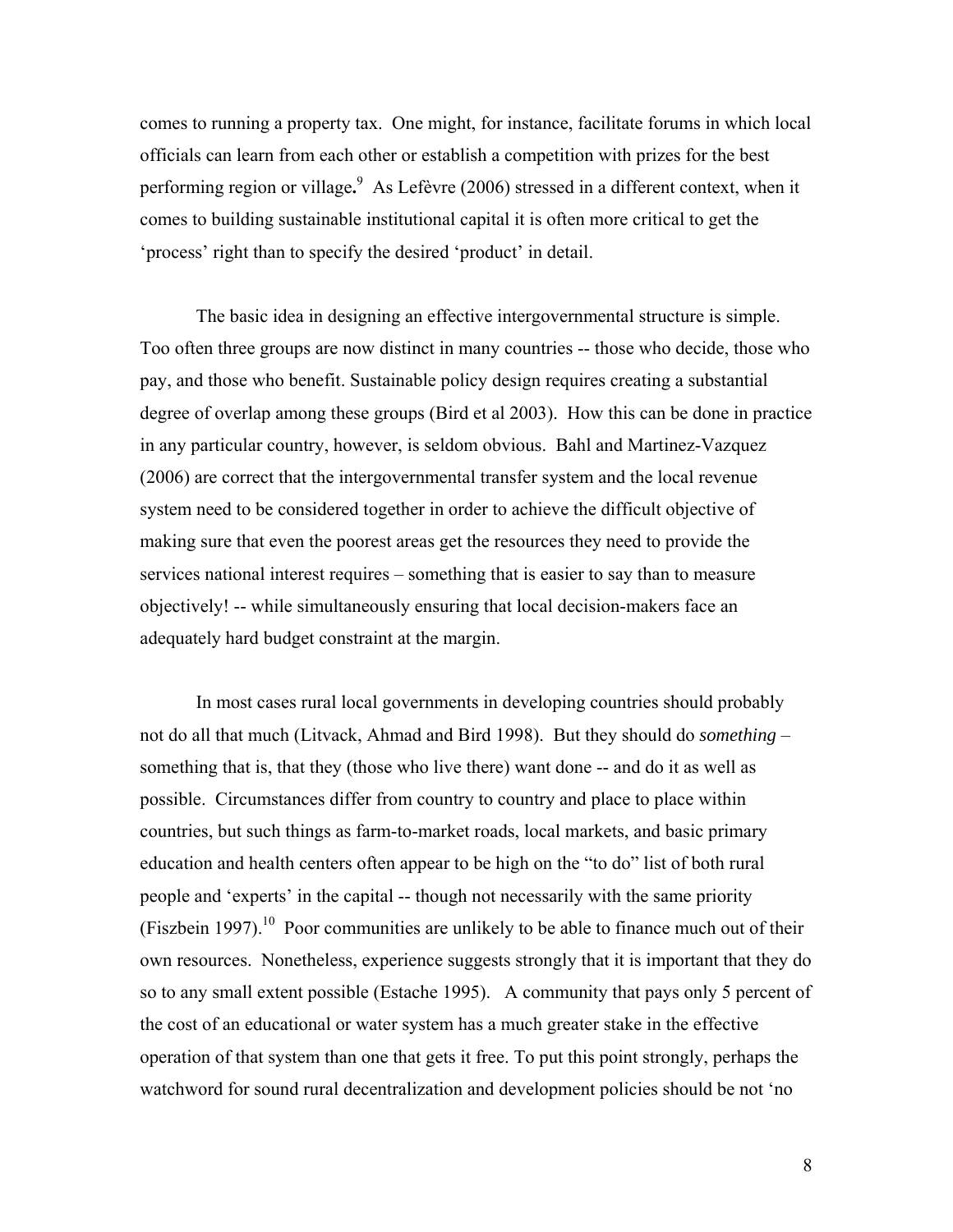taxation without representation' but 'no (real) representation without taxation.' That is, unless local governments are able and willing to pay for what they get at least to some extent neither they nor others are likely to take their role sufficiently seriously to ensure that, over time, whatever it is they do is done right.

Not by chance, this takes us back to the property tax. Most property tax revenues in all countries are raised in urban areas: that's where the tax base is. But urban areas also have many other possible revenue sources, at least potentially, and property taxes seldom account for as much as half their own-source revenues (including borrowing) in practice (Bahl and Linn 1992). In contrast, about all that most rural local governments can do is to tax land and property and perhaps impose a limited range of user charges (market fees, etc.). Rural property tax revenues may not amount to much in aggregate and may get lost in the rounding error at the national level. But they matter a great deal to the communities in question. To provide services to rural people and to build up the institutional social capital needed for development in general, local communities need to be encouraged and enabled to do what they can do to tax themselves rather to rely on the always unreliable 'kindness of strangers.' If rural communities are to provide meaningful services to rural people and to be maintained as viable places to live and work, they need to be as financially self-sufficient as is possible. In many countries, the only way to make any progress towards this goal is by taxing rural land and property.

## **Taxing Rural Property**

Some developing countries have recently become more interested in land and property taxes.<sup>11</sup> Colombia, for example, is considering a major reform of rural property taxes as part of its attempt to 'reincorporate' parts of the countryside long dominated by various guerrilla and anti-guerrilla forces into the 'normal' governance system (Garzón and Vázquez-Caro 2004). Similarly, South Africa is thinking about how to make land taxation more effective in rural areas (Bell and Bowman 2006). Of course, taxes on land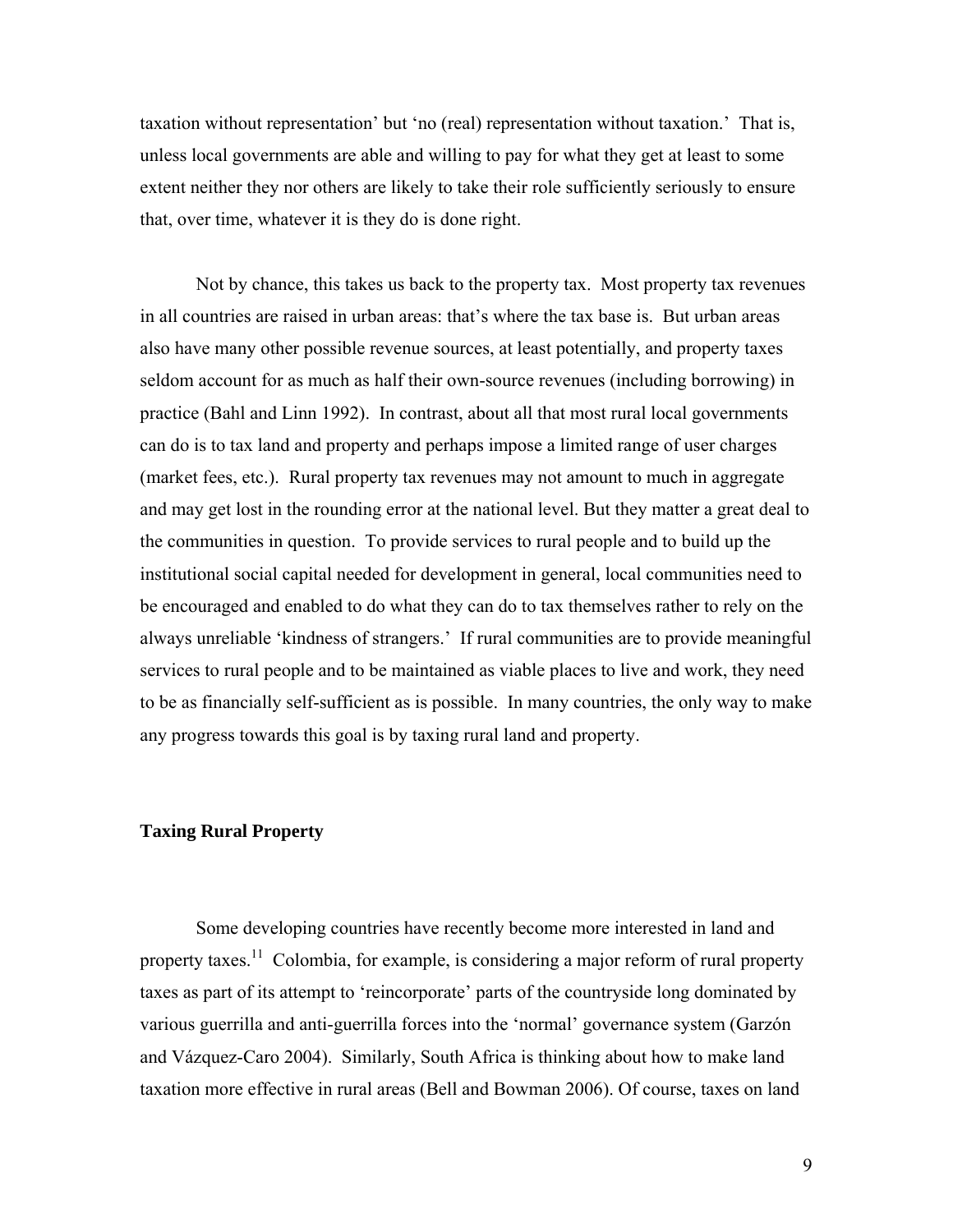and property already exist almost everywhere (Bird and Slack 2004). The revenue such taxes produce is especially important for local governments in rural areas where there is little else that can be taxed. The extent to which local governments have control over property taxes is an important determinant of the extent to which they are able to make autonomous expenditure decisions, and the degree of such autonomy is in turn an important element in improving the delivery of local public services. Rural property taxes imposed locally are more likely to be acceptable to taxpayers than similar central taxes because the proceeds are used to finance local services rather than services in other communities. Such taxes are likely to be more feasible the simpler they are. Simple land taxes may often be the best one can do in some areas.<sup>12</sup> The level, design and control of rural property taxation are critical in determining the effectiveness of decentralization policy in many countries.

At present, in most developing countries property taxes provide only a small, though sometimes significant, share of the revenue available for local governments. As a rule the coverage of the tax is not comprehensive, and both assessments and nominal tax rates are low, as are collections. Sometimes there may be little private ownership of properties in remote areas so that there are fewer properties to tax. The values of properties in rural communities tend to be lower than in urban areas. There is often little or no information on property ownership or the characteristics of the property to provide an estimate of the tax base. The prevailing low tax rates are often imposed by higherlevel governments. Even when local governments can set rates, they usually find rate increases in this most visible of taxes difficult to sell politically. A striking feature of most property taxes around the world is how low the tax rates are. Even in countries such as Argentina in which progressive rates are imposed, the top rate (on assessed value) seldom exceeds much more than 1 percent, and it is often lower. In Indonesia, the centrally-set land tax rate is only 0.5 per cent. Moreover, as a rule, the effective rate of property taxes is, owing to low assessment ratios and poor enforcement, much lower than the nominal or statutory rate. Other factors resulting in low effective tax rates in many countries are lags in reassessment and the inadequacy of adjustment for value changes. In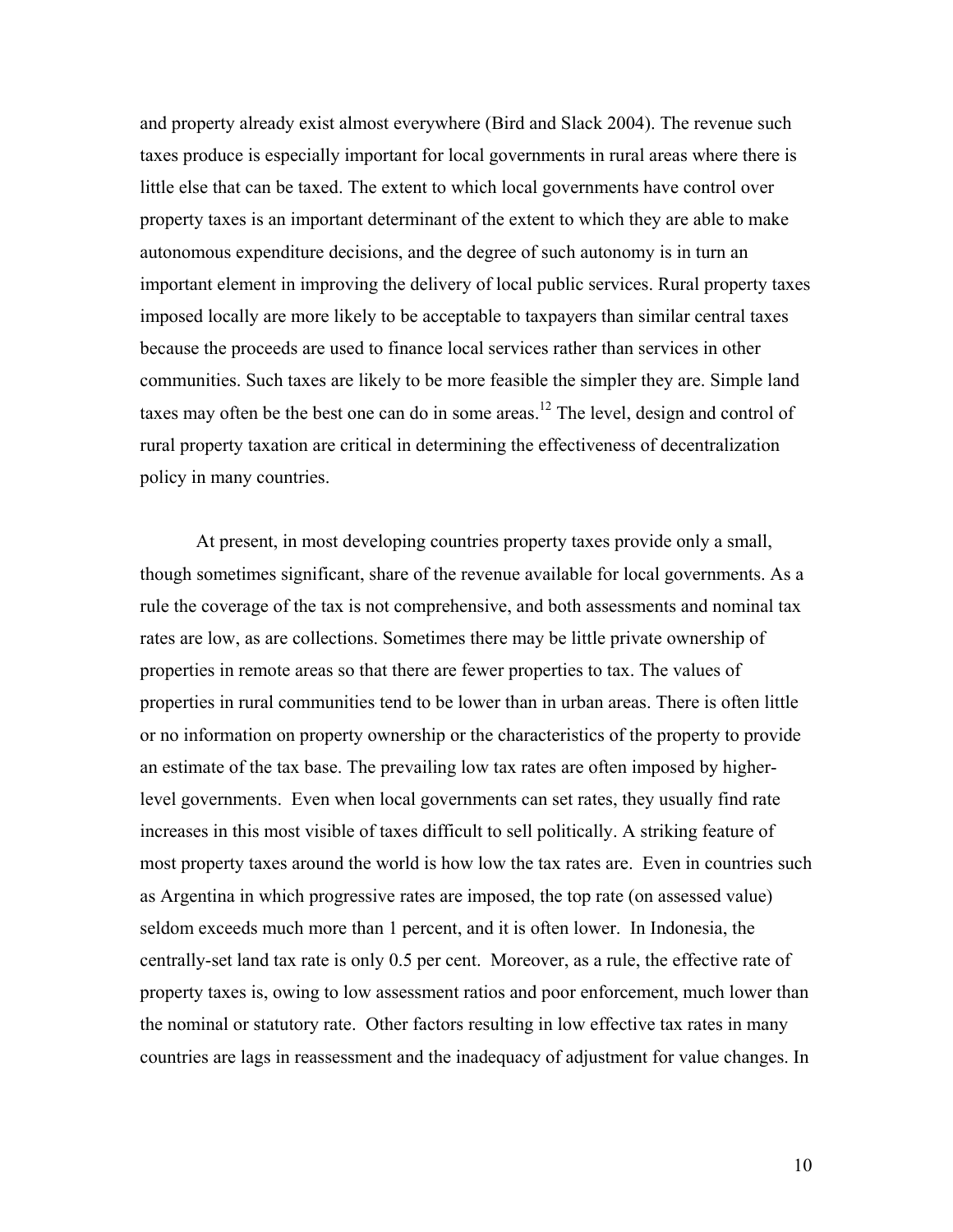the Philippines, for example, although the nominal rate was as high as 2 per cent, the effective rate was estimated to be only 0.07 per cent (Guevara, Gracia, and Espano 1994).

De Cesare (2002, 9) recently noted that, despite its many problems "…the property tax remains the predominant option for raising revenues at the local government level in Latin America" – and not only there. The potential yield of land and property taxes may not be all that large, revenues from this source are unlikely ever to be very elastic, and administrative costs are often substantial (especially when a market-value assessment system has to be put into place).<sup>13</sup> Nonetheless, expanding the rural property tax remains both a logical and a desirable objective for many countries, particularly those in which many people still live in rural areas and in which local governments are expected to play an increasing role in allocating public sector resources.

Taxes on land and property are appropriate local revenue sources in part because real property is immovable: it is unable to shift location in response to the tax. Not only are taxpayers more aware of the property taxes they pay than they are of other taxes, the property tax usually finances services which are also very visible, such as local roads. Visibility is clearly desirable from a decision-making perspective because it makes taxpayers aware of the costs of local public services. Awareness enhances accountability, which is obviously a good thing from both an economic (hard budget constraint) and political (democratic) perspective. But it does not make the property tax popular.

For a local government to make efficient fiscal decisions, it must weigh the benefits of the proposed services against the costs of providing them. If local governments do not finance services themselves, then the link between expenditures and revenues is lost and the choice of services will not be based on an accurate perception of their cost. Setting tax rates at the local level places accountability for tax decisions at the local level, and increased accountability leads to better local services (Hoffman and Gibson 2005) and perhaps even to a sounder development path over time (Sokoloff and Zolt 2005). An essential ingredient of responsible local autonomy – or, if one prefers, of a 'hard' local budget constraint (Rodden, Eskeland, and Litvack 2003) – is thus that tax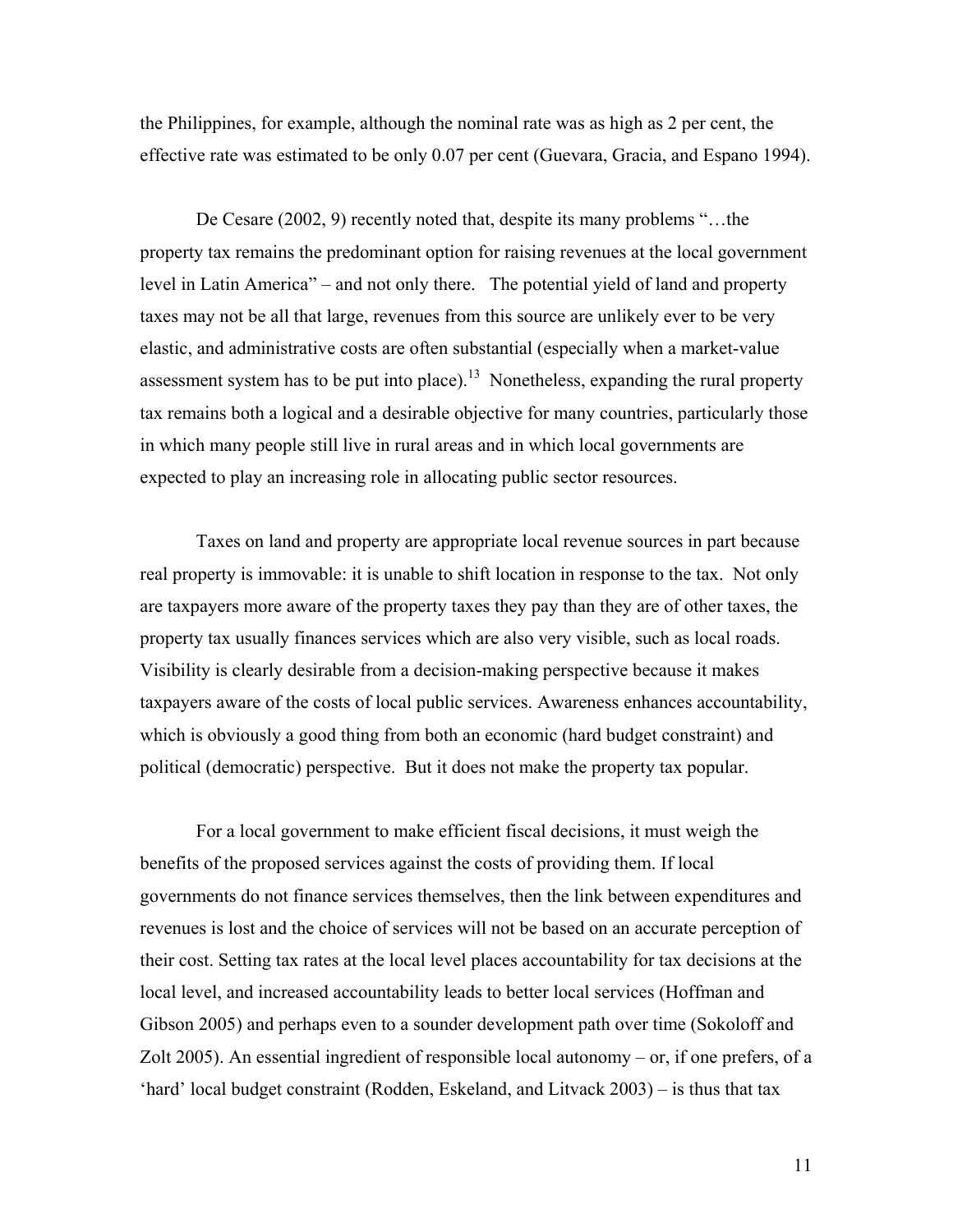rates be set locally (and not by a senior level of government). Property taxes in most emerging countries fall far short of this standard (Bird and Slack 2004).

Both education and incentives are needed for successful mobilization of local revenue from property taxes. Taxpayers need not only to receive improved local services but also to perceive that taxes are being administered fairly (Manaf, Hesseldine and Hodges 2005). To achieve this goal requires improved tax administration -- property identification and management, valuation and assessment, billing and collection, enforcement, and adequate taxpayer service. Few, if any, emerging economies can manage to do all of these things well.

In the end, the only way to achieve successful property tax reform in any country is to secure sufficient support from a significant proportion of taxpayers. Such support is more likely if taxpayers both feel that they are receiving adequate services for the property taxes that they pay and also perceive that the process of taxing property is fair and accountable. In most emerging countries local governments have a long way to go before these preconditions are satisfied. On the whole, and perhaps especially in rural areas in which fiscal relations are inevitably more 'personal,' an approach that couples property tax reform with significant decentralization seems likely to have a better chance of success than a 'stand-alone' reform of either alone.<sup>14</sup>

# Agricultural Land Taxation

Agricultural properties tend to be treated favorably, as shown in Table 1. Rural and especially farm properties are favored in a variety of ways – for example, through lower assessments, exemptions for part or all of the farm property, lower tax rates on farms, or farm tax rebates. In some countries (for example, China) much agricultural land is simply not taxed at all. In others, rather than assessing farms at their market value (which presumably reflects the highest and best use), farms are assessed at their value in current use. Even in market-value systems the value of a farm for tax purposes is often determined by its selling price if it were to continue to be used as a farm. Alternative uses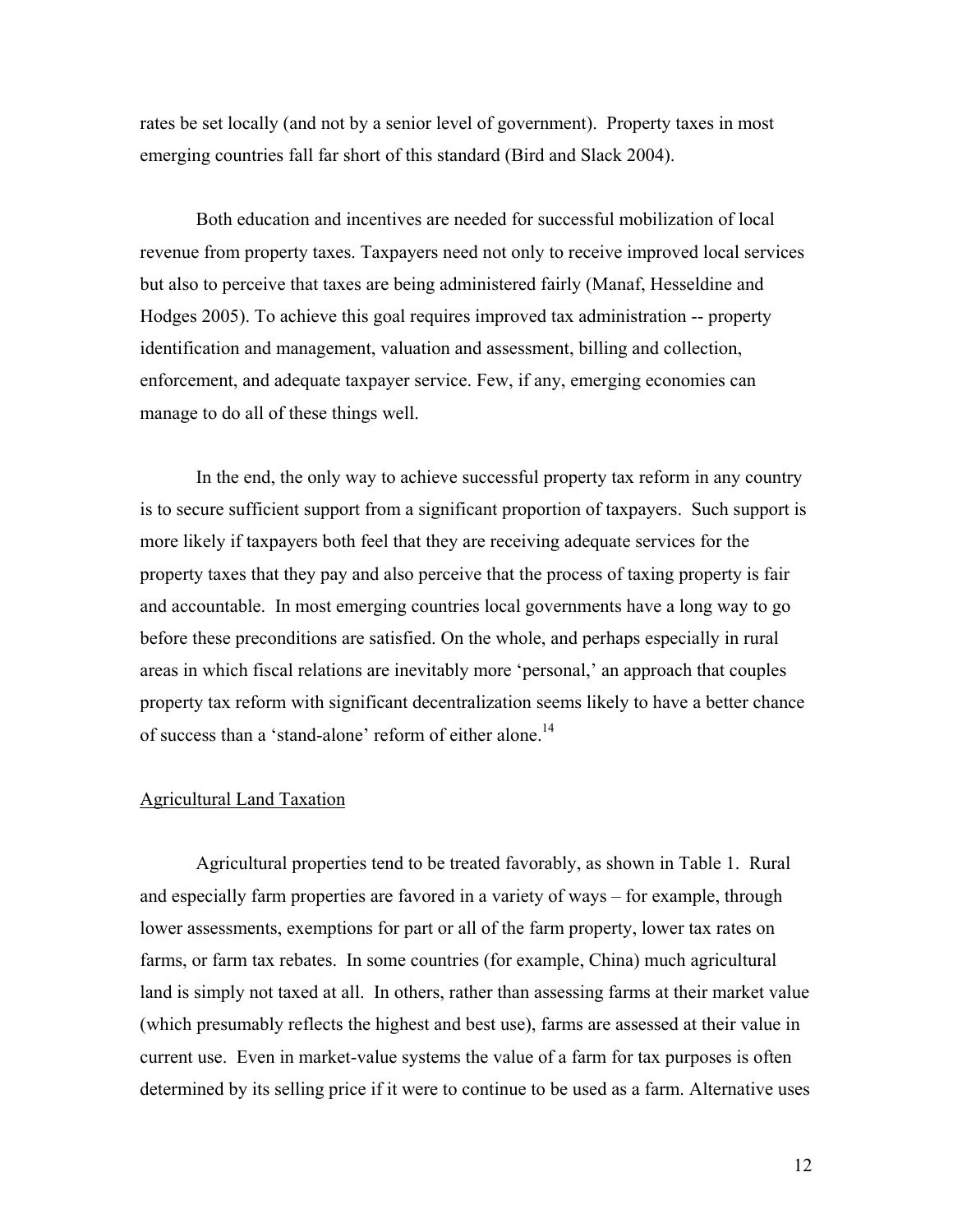of a farm (e.g. as a housing subdivision), or its speculative value, are not considered in the determination of value.<sup>15</sup> Such favorable treatment of agricultural land is usually designed to preserve it from conversion to urban use although, as noted below, it rarely succeeds in achieving this land use objective.

#### **[Table 1 near here]**

How should agricultural land be taxed? The simplest approach is a tax levied at a uniform rate on each unit of land area, without regard for the income-generating potential of the land. The amount of assessment is determined by multiplying the tax rate, expressed as a flat amount per hectare (or other unit of land) by the number of units in each taxable tract. A variant of a land area tax would take account of differences in the potential of the land to generate income by adjusting the tax rate or tax base by factors such as irrigation, soil type, and distance from the market. Although an area-based tax is inelastic, tax rates or assessments may of course be adjusted to reflect inflation (as in Colombia) or productivity improvements. Land taxes assessed on the basis of land area are simple in terms of structure and administration. The information requirements are minimal: the area of the property, its location, its classification, and the name of someone to whom the bill can be sent. Since the tax is lump sum and not based on output, it may force owners to improve the use of their land.

There are some disadvantages to a tax on land alone, however (Skinner 1991b; Khan 2001). First, the tax may be regressive because the burden of a tax on land as a percentage of the land value is negatively related to the productivity of the land. The relative tax burden on poor farmers is higher than on rich farmers if the former own less productive land. Second, revenue potential is limited by the maximum acceptable burden on the least productive land. Third, the tax bears no relation to the circumstances of the landowner. Nevertheless, as Bird (1974) notes, if the burden distribution of an area-based tax is roughly consistent with prevalent equity norms, then administrative advantages favor this type of tax. Although an area-based tax is inherently crude, it would probably be tolerable in most countries if the tax rate is low. Even a crude area-based tax at a low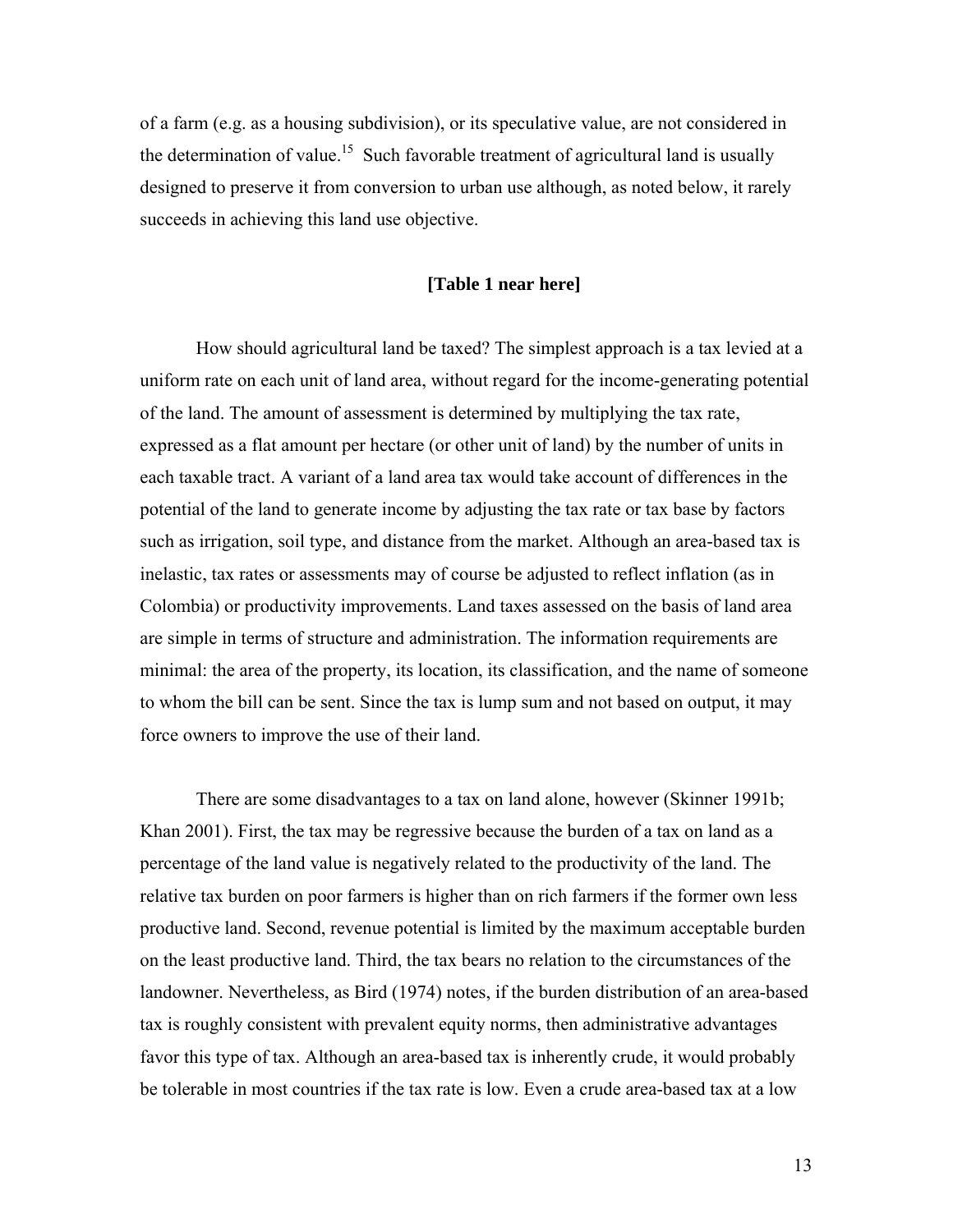rate would be an improvement over the present situation in countries that collect little if any taxes from agricultural land. If cadastral records are incomplete and tax rates are fairly low, taxpayers may even be glad to pay the tax because doing so may help to establish ownership (Skinner, 1991b).

#### Value-based Taxation

The alternative usually favored by experts is a value-based tax. Such taxes can be levied on the annual rental value or the capital (market) value of the farm. Under the rental value approach, in principle property is assessed according to estimated (not actual) rental value or net rent. When landowners do not keep adequate accounting records of their annual rental receipts, the tax may be imposed on actual rental payments of tenants to landlords (net of expenses). In the case of owner-cultivated land, the assessment could be determined with respect to rentals and expenses of similar properties cultivated by tenants. The problem with this method is lack of reliable information on rental payments and high costs of verification. Even with this system, a satisfactory land classification is needed to establish appropriate rental rates and allowances on a standardized basis for all the different grades and uses of land in each local area. Another assessment method used for taxes based on rental value requires tax officials to estimate the income-producing capacity of each class of land, presumably following standardized land classification and assessment procedures, and then to separate out the part representing rental value, or to estimate the latter on the basis of an assumed rate of return on the capital value. The result in either case, similar to an area-based tax, is a presumptive assessment, rather than an assessment based on any record of individual experience.<sup>16</sup>

As with a tax on rental value, a tax on capital value captures both the land as well as the improvements to the land. In theory, there should be no difference between a tax on market value and a tax on rental value. When a property is put to its highest and best use, rental value will bear a predictable relationship to market value – the discounted net stream of net rental payments will be approximately equal to market value. This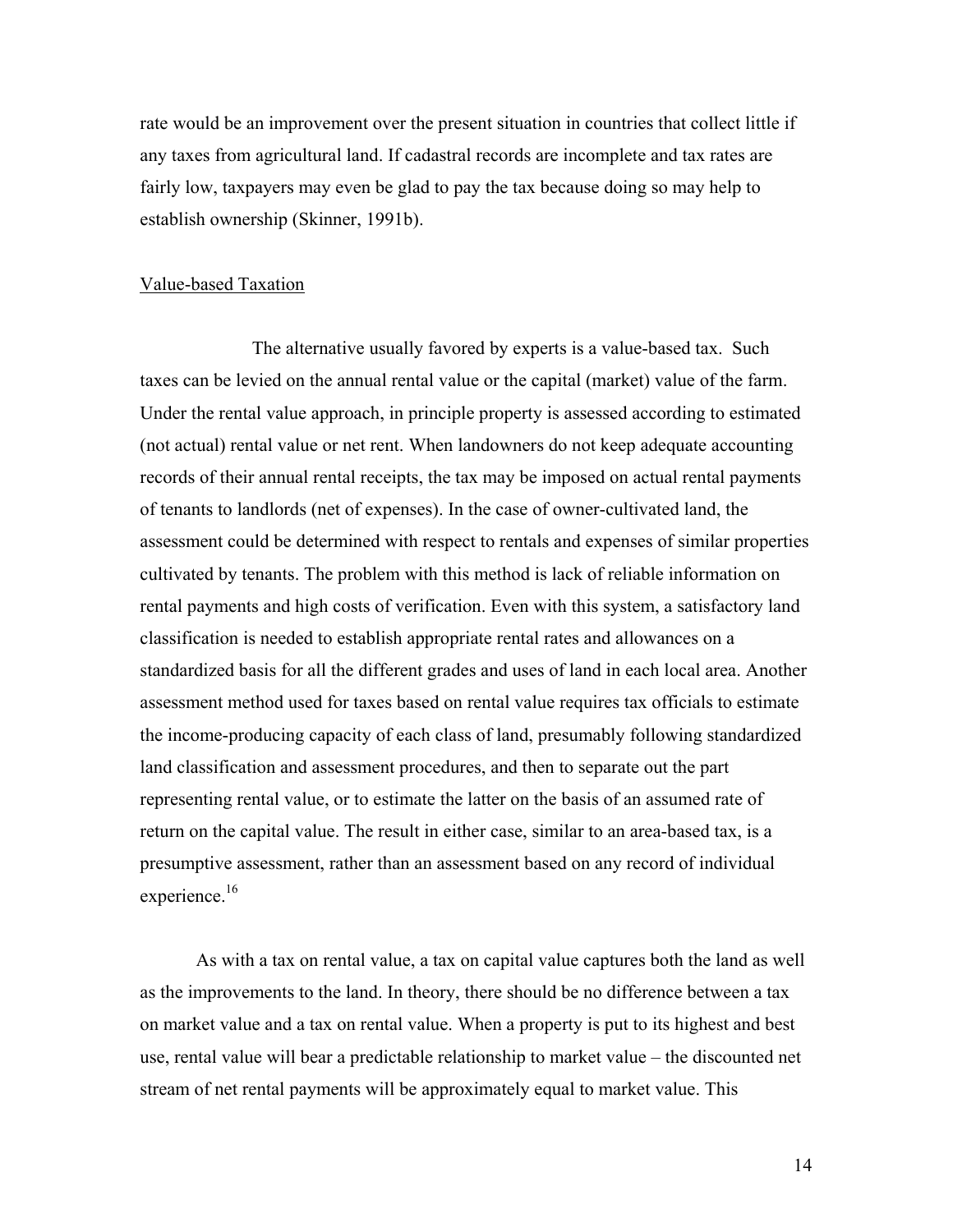relationship does not always hold, however. First, gross rents are often used rather than the economically relevant "net" rents that build in an allowance for maintenance expenditures, insurance costs, and other expenses. Second, most countries tend to assess rental value on the basis of current use. A property that is under-utilized – that is, currently used for a purpose less productive than other possible uses -- is assessed at a much lower value under the rental value approach than under the market value approach. From a land use perspective, a tax based on value in highest and best use is more efficient than a tax based on current use because it stimulates use to its highest potential by increasing the cost of holding unused or under-used land (as compared to developed land). The difference between highest and best use and current use is particularly relevant in the case of idle land, especially when it borders on an expanding urban area or is in an agricultural area which is expected to experience rapid development. However, since only a small portion of taxable landholdings in most rural areas is actually sold in any assessment period, it is doubtful that the selling prices can be accepted as true indexes of capital value since they are usually influenced by a host of institutional forces and market imperfections. In practice, tax officials charged with taxing rural land usually rely on land classification procedures and other indirect methods of valuation, no matter what the law may say.

Whether value-based assessment uses rental value expressed as the rate of payment for use of the land (annual value) or the present discounted value of the annual payments (capital value), information and administrative requirements are high (Ott 1999). In many countries, assessment practices are poor, the number of trained assessors is small, and techniques such as scientific soil mapping, productivity surveys, and assessment manuals are rare. Because the cadastral information needed to determine market value is often not available at reasonable cost, a simple uniform tax on a classified area basis that includes some measure of market value by creating zones that reflect distance to the market, soil conditions, and so on is probably the best form of agricultural land tax for most developing countries.<sup>17</sup> Annual readjustments for inflation would reduce the need for annual or regular reassessments.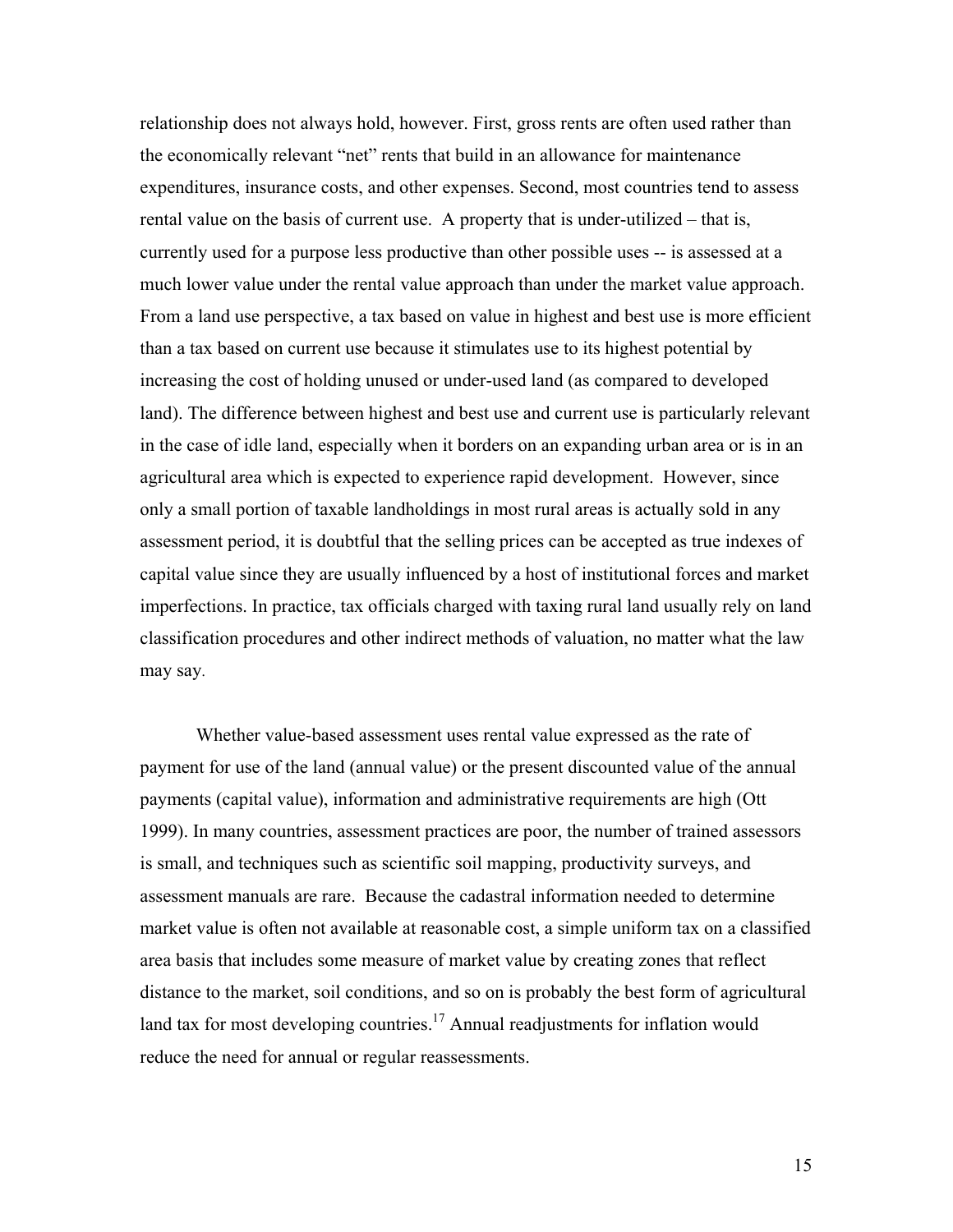An important conceptual and political problem arises when property taxes are based on market values. Unless the asset subject to tax is sold (by willing buyers to willing sellers) in the tax period, someone has to determine the value that serves as the basis on which to assess the tax. Unfortunately, valuation is inherently and inevitably an arguable matter. If there is a 'self-assessment' system, owners are likely to undervalue their property; if there is an official (cadastral) assessment system, owners are likely to feel that their property is (at least in relative terms) overvalued. One way or another someone has to determine the tax base for the property tax in a way that is not true for any other significant tax. It is not surprising that the results are often perceived to be unfair and arbitrary. It is also not surprising that the process of obtaining 'good' (close to market, fair) valuations is seldom cheap. Indeed, to administer a property tax at the same level of fairness (non-arbitrariness) as most other major taxes is both a relatively costly operation and one that, no matter how well it may be done, is not easily accepted as fair by many taxpayers. $18$ 

### Taxation at the Urban Fringe

A possible approach might be initially to use a simple area-based system but with the long-run goal of moving to a market-value based system. For example, as urbanization creeps closer and information on sales of properties increase, the tax based on area might be adjusted by zones to reflect different market values. A zone located closer to recently urbanized land would have a higher factor than a zone located further away. As the prospect of land conversion (rural to urban) came closer, zones could be defined more and more narrowly until at some point the 'zone' becomes an individual property. At that point, the area-based system will in effect have become a market value system.

Farmland on the urban fringe often faces pressure for urban development. Rapid development on the urban fringe can lead to sprawl and the high costs associated with providing infrastructure and services to new developments on the outskirts of cities. Can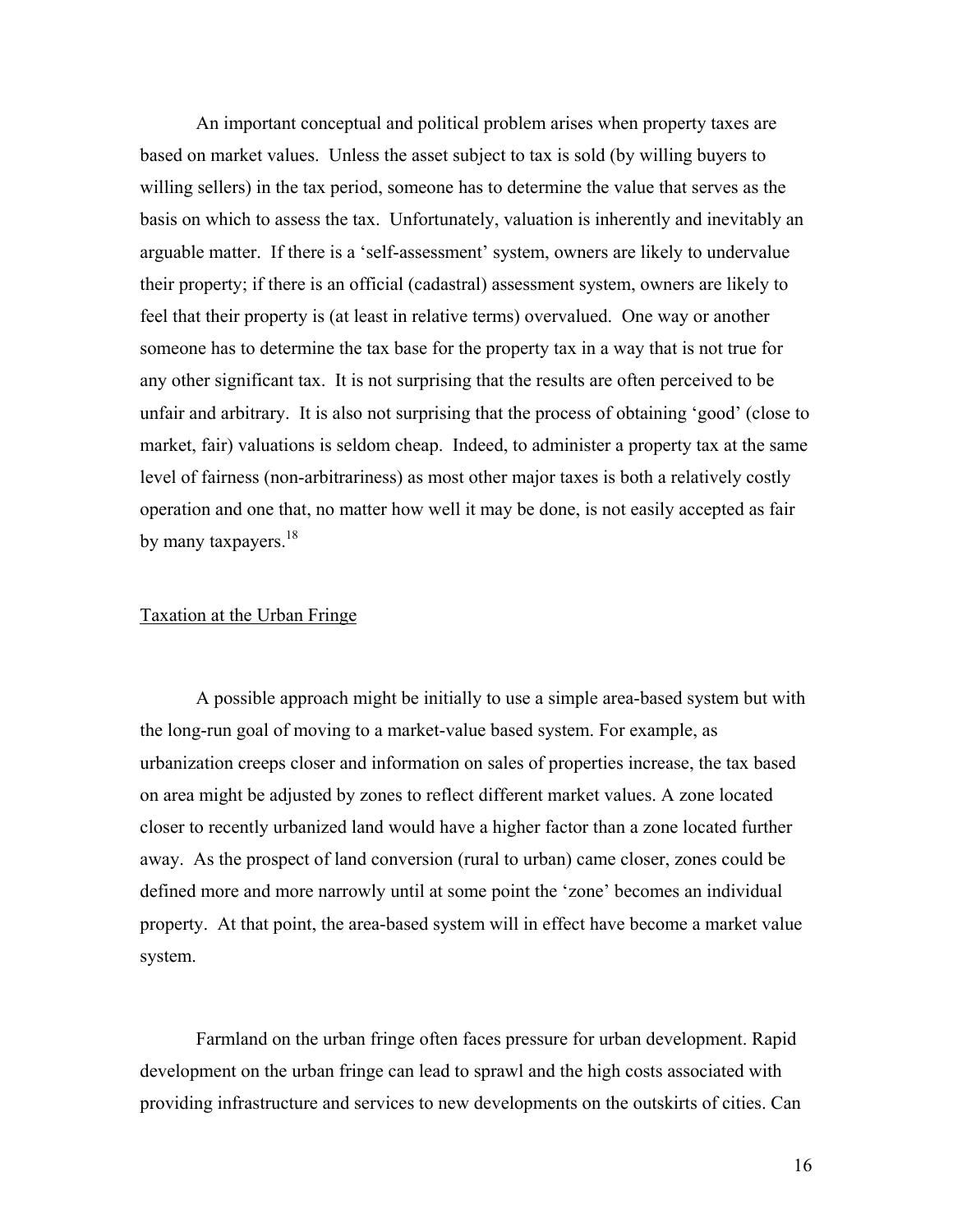local taxation be used to encourage (or discourage) urban development of farmlands on the urban fringe? Should it be used? A common approach in developed countries is to assess farms at their value in current use rather than their market value (which reflects the highest and best use). The value of a farm for tax purposes is determined by its selling price if it were to continue to be used as a farm. Taxing agricultural land on the basis of its value in current use was originally designed to reduce development pressure, reflecting the widespread perception that it is unfair to tax farmers for non-farming uses such as real estate development (Youngman 2005). Almost every US state has some form of preferential treatment for agricultural land, usually in the form of current use assessment[.19](#page-32-18) Although the protection of family farms is the main justification for current use assessment, these provisions seldom differentiate between family farms, hobby farms, corporate farms, and land being prepared for subdivision: these tax breaks in practice thus often benefit land developers (Youngman 2005).

The extent to which development will be delayed depends on the difference between value in current use as a farm and the market value in its developed use and the rate of property tax (Anderson 1993). The greater the difference between value in current use and market value, the greater the impact on delaying development. The higher the property tax rate, the more effective is value in current use in terms of delaying development. Value in current use does not benefit farmers in truly rural areas because where farming is the most profitable use of the land the value in current use is the same as the value in highest and best use. Even in areas where agricultural owners are free to sell their land for development at any time, current use assessment by itself will not ensure the long term preservation of farmland. Theoretical research (England and Mohr 2002) suggests that current use assessment can defer but not permanently prevent development of land on the urban fringe. Preferential property tax treatment is not sufficient to preserve farmland because the resulting tax differential is unlikely, given the generally low effective tax rates on land, to be large enough to compensate for the much higher prices that would be paid if the land were converted to urban use (Maurer and Paugam  $2000$  $2000$ ).<sup>20</sup>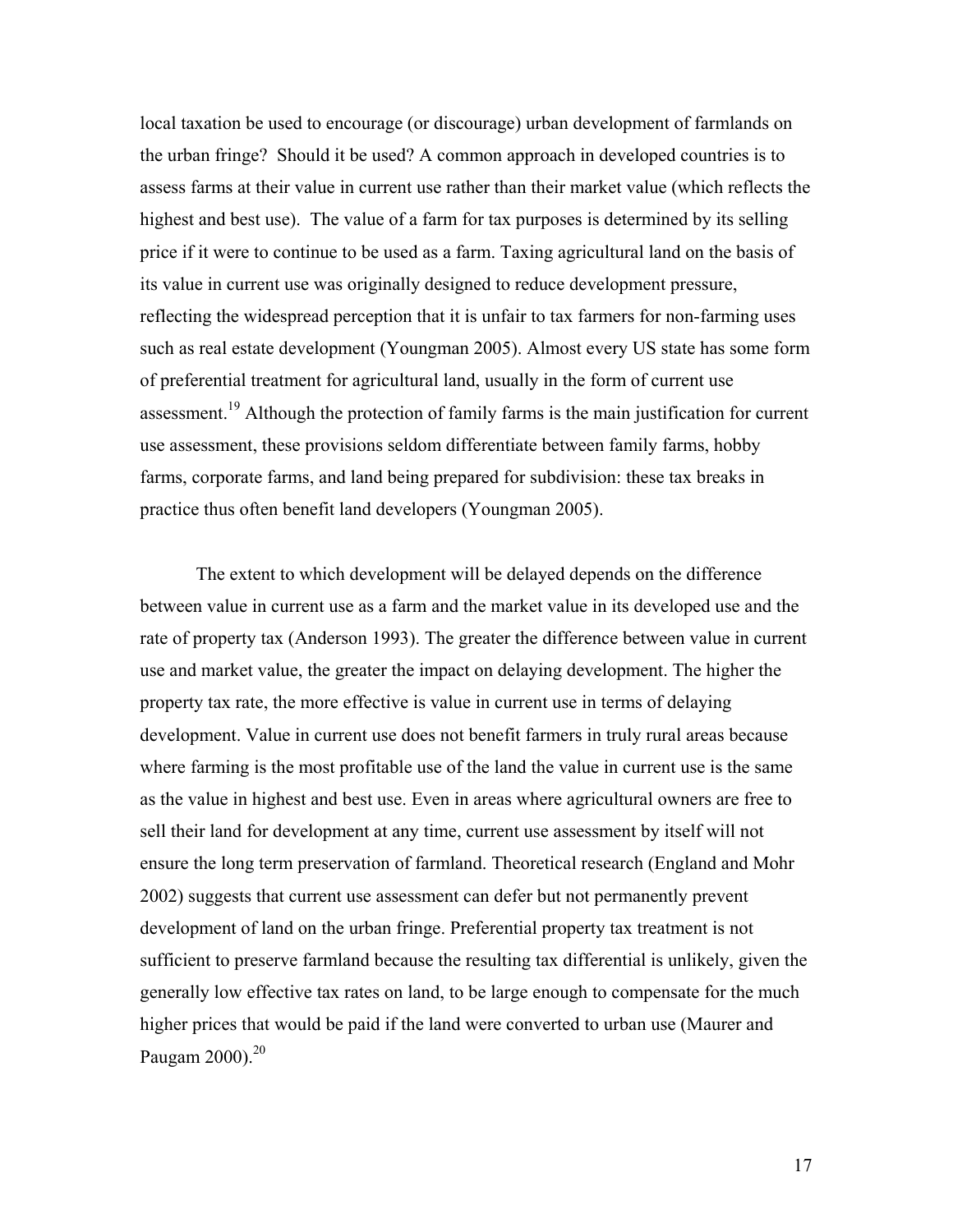Efforts to preserve farmland on the urban fringe can also result in unintended consequences (Youngman 2005). For example, favorable treatment of rural land can increase speculation at the urban fringe and hence end up increasing urban land prices. Reducing taxes on land under the greatest development pressure (close to the urban fringe) may result in leapfrog development: land further away from the urban fringe will be developed in the short term and the protected land will be developed at a later date. Since leapfrog development requires infrastructure expansion it can be costlier than developing the land on the urban fringe.

In many developing countries even a simple area-based classified system would be a substantial improvement. In principle, as the intriguing South African experiments described in Bell and Bowman (2006) suggest, it might be possible to build up such a tax base 'from the bottom up'.<sup>21</sup> Of course, when potential taxpayers are intimately involved in determining the tax base, the process is likely to be convoluted and slow. Moreover, to have any chance of successful outcomes, taxpayers must be keen to obtain the services to be paid for through the taxes. Nonetheless, at the end of the day the results of such a process should be both economically and politically more 'efficient' than in the usual top-down process. A 'club'-like form of rural local democracy financed along these lines would presumably provide a sounder and more sustainable form of local government over time.

Despite such potential virtues, however, building a rural property tax from the ground up may prove a step too far in most countries. Since potential 'club members' do not start out as equals they are unlikely to end up as equals. If the rich few dominate, the precise institutional structure within which they exercise control is a secondary issue. However, since one cannot redress basic inequalities or alter fundamental political realities by wishing things were different than they are, this problem is not fundamental in this context. Nor is the likely objection that such 'idealistic' approaches will work only in some and not in all areas, since the same may be said of any feasible approach. More important is the simple fact that many rural communities in developing countries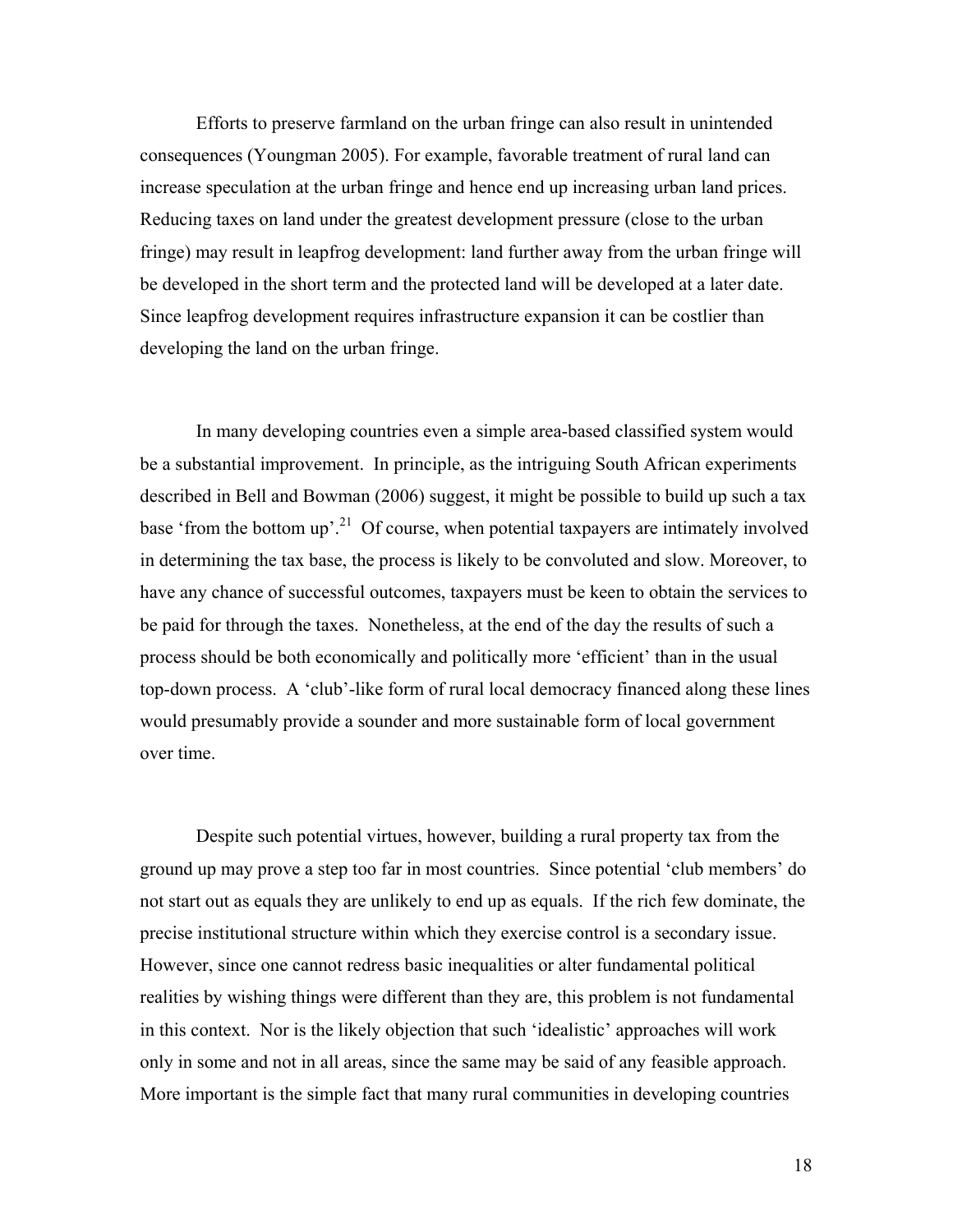lack the resources and know-how to do the job. To make decentralization effective the central (or state) government usually needs to play a strong supporting, encouraging, facilitating, training, and capacity-building role. Central governments cannot 'empower' local governments because in a fundamental sense people cannot be 'empowered' by anyone: they must empower themselves (Breton 2004). But they can do so only if conditions permit. Providing local communities with good land maps and reliable crop price information is as essential to their imposing sensible taxes on agricultural land as is the same information to any effective centrally-directed land tax.

## 'Non-fiscal' Rural Land Taxes

Finally, there are two dimensions to the non-fiscal impact (e.g. on land use patterns) of land and property taxes.<sup>22</sup> On one hand, such impacts clearly occur and ought therefore to be taken explicitly into account in designing and evaluating rural property tax systems. For example, taxing land alone is more favorable to investment and growth than taxing land and improvements (Netzer 1998). Ideally, sensible fiscal (and land) planning should take such effects into account, for example by placing a heavier burden on land than on improvements when it is feasible to do so.

However, imposing special land taxes explicitly to achieve desired non-fiscal outcomes is a temptation that should generally be resisted. From Britain to Colombia, from the Philippines to Tunisia, instances of land tax design intended primarily to achieve such objectives are easy to find. What is considerably more difficult to find is evidence that such tax gadgets have produced net beneficial results. The effort devoted to designing land taxes intended primarily to achieve non-fiscal purposes may at times have detracted from the more important task of implementing an effective and efficient revenue source for local governments (Bird 1974). Rural land reform, the control of land speculation, reaping land value increments for public purposes are worthy objectives. But attempting to achieve them indirectly through the clever design of fiscal instruments may at times be counterproductive and has almost always proved not to be worth the effort.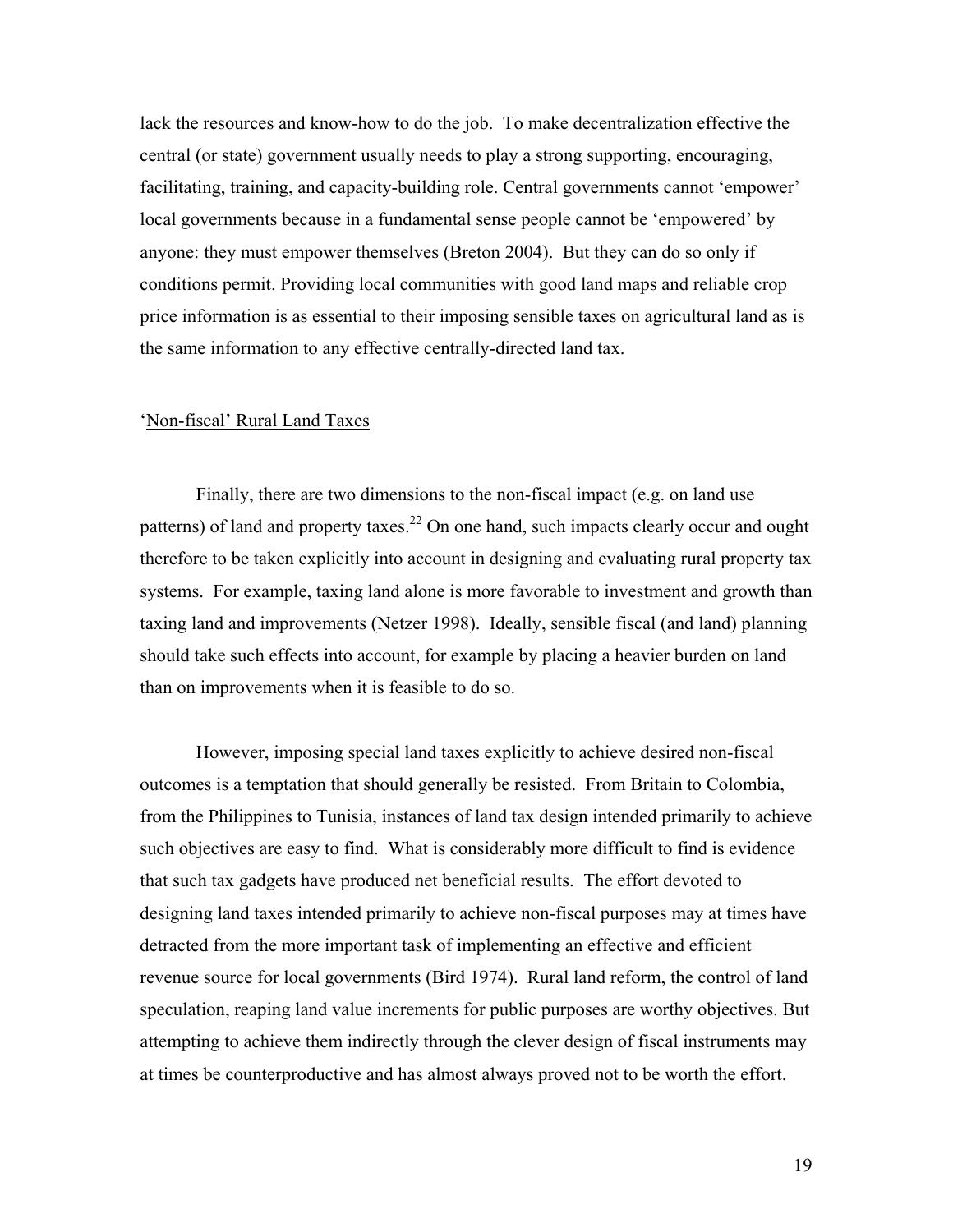For example, the *plusvalía* or land value increment tax found in a number of Latin American countries (Smolka and Furtado 2001) is a good idea in principle. But no one, anywhere, has been able to get very far with this approach in practice: witness the account in Hood (1976) of Britain's futile attempts to tax land value increments in the 1950s and 1960s. Similarly, attempts to adjust rural land taxation in part to, as it were, achieve land reform by stealth, as has frequently been proposed in India, for example – where the issue is especially salient because of the unfortunate constitutional exclusion of agricultural income from the central income tax -- seem equally unlikely to succeed. As Hirschman (1963) noted, what cannot be done openly for political reasons can seldom be accomplished indirectly either, especially when it is adverse to the perceived interests of the landowning elite.

 A related question is whether the rural property tax should be levied at a flat or graduated rate. In many countries, some graduation is introduced by exempting lowvalue properties. In a few instances (for example, some provinces in Argentina) the tax rate increases with the value of the taxed property. In Thailand, the tax rate also increases, although in a way that results in regressive rates. Some countries impose higher taxes on "idle lands" -- though seldom with much effect (Bird and Slack 2004). Particularly in rural areas, countries have occasionally attempted to use progressive land taxes as, in effect, proxy income taxes by attempting first to aggregate all land owned by a single person and then to impose a graduated tax. Such schemes have generally failed, owing both to the administrative difficulty of assembling the information – particularly when properties are located in different jurisdictions – and the political unreality of attempting to accomplish "land reform by stealth" in this way (Bird 1974).

In the end, the only 'non-basic' property tax that seems worth exploring in most countries is likely some form of special assessment or betterment tax. Countries such as Colombia have had considerable success in recouping some of the benefits to adjacent property owners from certain public investments through such means. However, it is neither easy nor costless to establish and operate such a system in the conditions of a developing country (Rhoads and Bird 1969). Perhaps for this reason, few countries have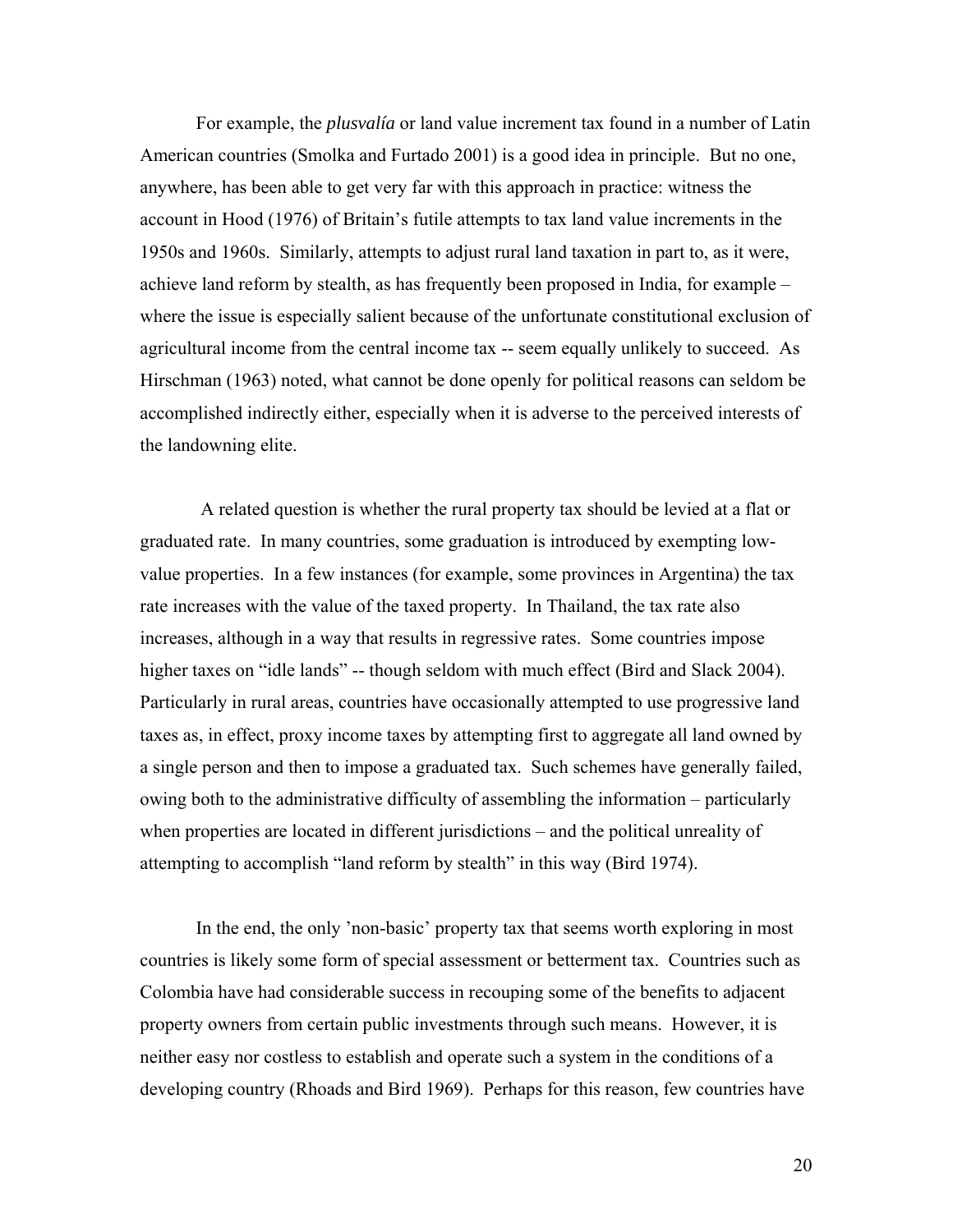managed to do much with this potentially useful fiscal instrument and its use in rural areas is, at best, limited. $23$ 

### **Selling Rural Property Taxes**

Much ingenuity has been devoted to working out systems to tax agricultural land in developing countries in an economically desirable and administratively feasible way. The real problem in most countries, however, is not so much how to design a rural property tax, including a tax on agricultural land, but how to 'sell' such a tax to those who matter – the people who have to pay it. Potential taxpayers must be convinced that they will get something for their money. In countries in which the main experience rural people have with government is coping with bureaucratic hassles and arbitrary impositions, the central government is unlikely to have much success with such marketing efforts. The only real chance for effective local property taxes in rural areas in most developing countries is to emphasize their 'local' character and the direct and visible benefits that can accrue to local communities when and if they collectively decide upon, and pay for, local public works and services.

Some may consider this approach idealistic and naïve. We think that it is not only realistic but even essential to forgo misconceived attempts to 'centrally plan' the lives of the rural poor (and their richer, and often dominant, neighbors). Instead, what needs to be done is to develop and foster an institutional structure within which those communities that wish to do so can work together to develop themselves. In such a scenario, the role of the central government is to guide (but not to direct), to support (but not to control), and to facilitate (but not to mandate). Proceeding along these lines will never be easy. Nor will the results be evenly (or perhaps all that equitably) distributed.<sup>24</sup> But at least there is a prospect that some results will ensue if this path is followed. Given the abysmal and virtually worldwide failure of alternative 'top down' policies, it seems more than time to give rural people a chance to help themselves. It may take a very long time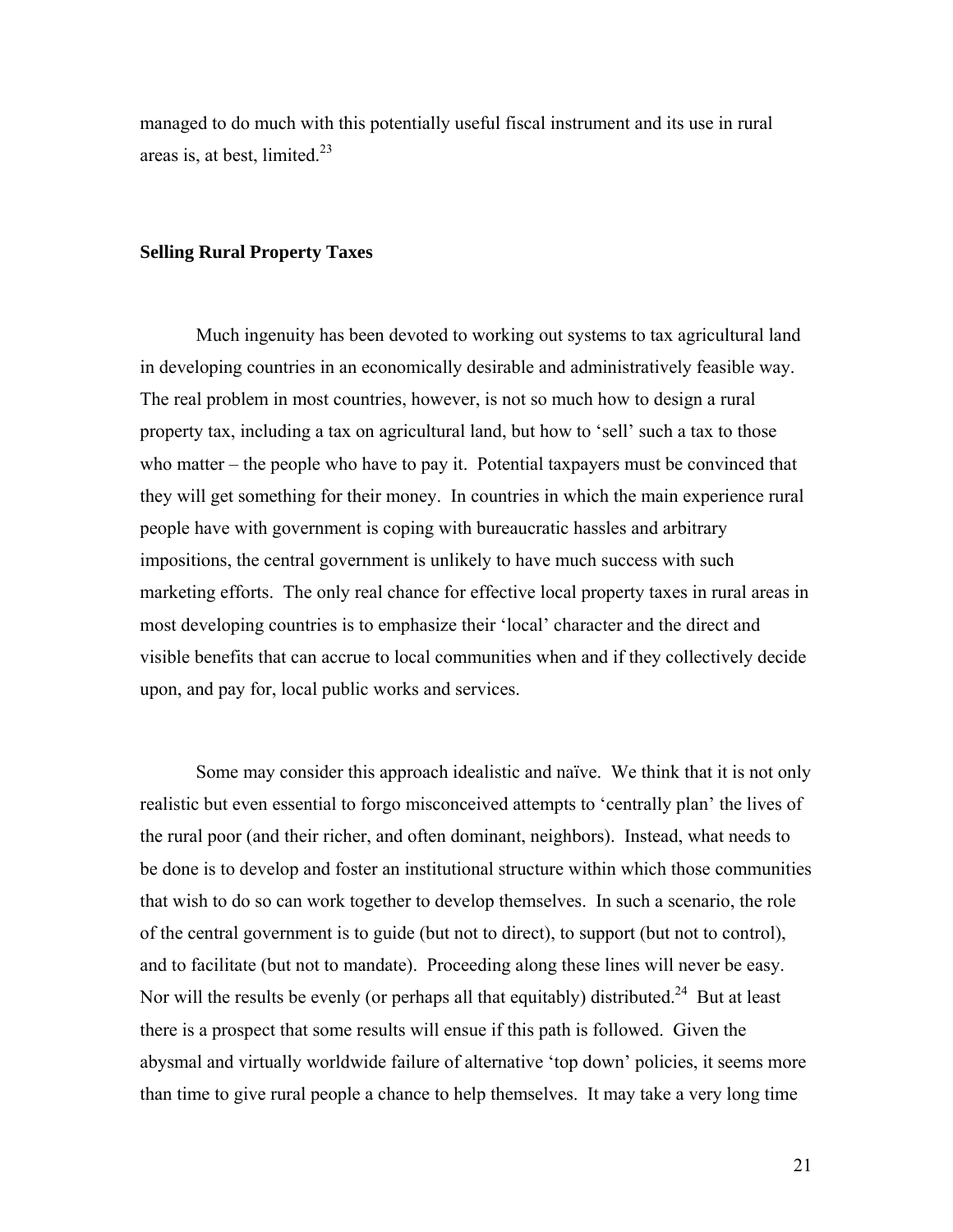for states that have so often visibly failed to deliver the goods to win sufficient trust (build up sufficient social capital) to be able to persuade people to tax themselves, but the effort needs to be made.

One way to do so may perhaps be to retrench at the centre and to let services be delivered more and more (albeit no doubt still imperfectly in some sense) by more accountable local governments, thus building up social willingness to support stronger governmental institutions that can and will deliver the goods.<sup>25</sup> To facilitate this process, central governments need to do a lot. They must ensure that local people and governments have both the ability and the incentive to act on their own behalf by, for example, structuring transfers to encourage local resource mobilization and providing local people with local governments that they 'own' (e.g. through democratic processes) and that have access to fiscal resources they control (e.g. by setting tax rates). They must also encourage such powers to be used wisely by providing essential information (e.g. on tax bases) as well as training and support. Education of both local leaders and rural people in general is an essential and continuing task. As Zhou (2006) put it in discussing the surprising initial success of local government development efforts in Sierra Leone, the secret lies in three words: "Communicate. Communicate. Communicate." Rural property taxation rests on the communication both of facts (e.g. on tax base) and especially of ideas such as linking local tax efforts and local access to public services. People need to believe that taxes are necessary, that the taxes they are asked to pay are fair, and that the money taken from them is put to good use and provides real benefits to them. This is not the world in which most rural people in developing countries now live, and it will take a long time before it can be fully realized, if it can be. But unless countries are willing and able to make serious moves in this direction, they are unlikely to have either effective rural property taxation or effective rural local government.

Such institution-building takes a long time, and in any heterogeneous context its results will be uneven, but there may be no alternative. A more optimistic view, for which there is some evidence (Faguet 2004), is that if one simply creates the right incentives at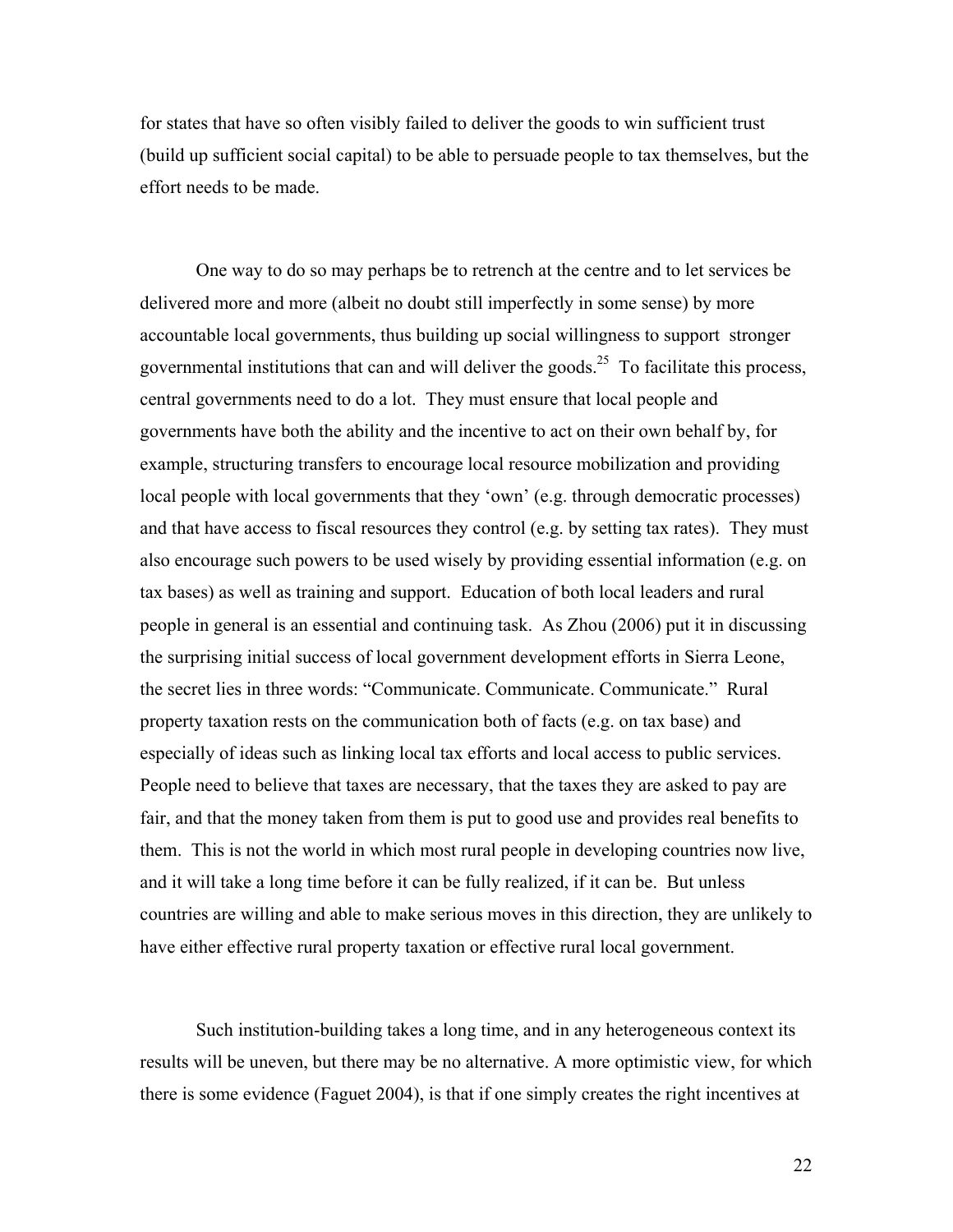the bottom and gets the centre sufficiently out of the way, service delivery to the poor may improve amazingly quickly even in initially very unpromising circumstances, though this may in part reflect the relative ease of moving from zero to a small positive outcome and not be a good indicator of long-run prospects in the absence of more fundamental changes. Whether discernible improvements would come quickly and easily or slowly and with difficulty, the real problem blocking effective local government and taxation in many countries is often simply that those who have power do not want to give up even a little to those without, no matter how much better off a bit more autonomy may make everyone in the long run. In the end, whether one lives in Washington DC or in rural Bangladesh, taxation is always and everywhere more about politics than economics.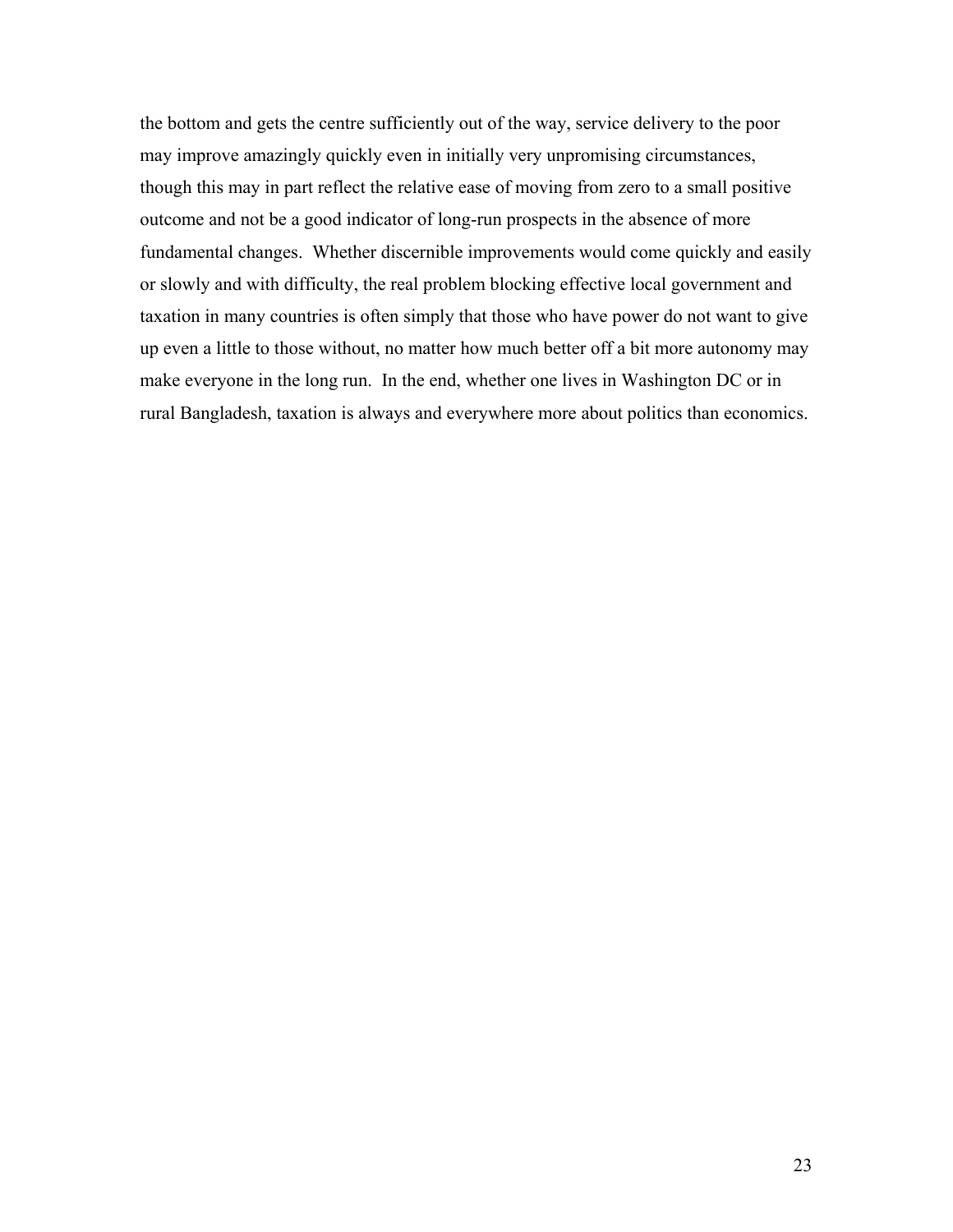| Australia         | Rates often reduced at local discretion                                                               |
|-------------------|-------------------------------------------------------------------------------------------------------|
| Canada            | Assessed as farm; lower tax rates in some provinces                                                   |
| Germany           | Base includes machinery/livestock; no business tax                                                    |
| Japan             | Assessed as agricultural if outside urban area                                                        |
| United Kingdom    | Exempt                                                                                                |
| Hungary           | Some exemptions                                                                                       |
| Latvia            | Rural land value proportional to average cadastral value                                              |
| Poland            | Separate taxes on agricultural land and forests                                                       |
| Russia            | Tax rates are different for agricultural land                                                         |
| Ukraine           | Tax rates depend on use of land and fertility                                                         |
| Argentina         | Value based on location, area, fertility, alternative uses                                            |
| Chile             | Value in current use                                                                                  |
| Colombia          | Assessed same as urban; tax rates must be the lowest                                                  |
| Mexico            | Land value depends on land use; buildings on unit value of construction;<br>sometimes lower tax rates |
| Nicaragua         | Exemptions may include up to 1 hectare of land                                                        |
| China             | Separate tax on farm land occupation based on area                                                    |
| India             | Rural similar to urban; lower rates and some exemptions                                               |
| Indonesia         | Rural (& low-valued urban) housing mostly exempt                                                      |
| Philippines       | Taxed at higher % of assessed value than residential                                                  |
| Thailand          | Lower rate for land used for annual crops                                                             |
| Guinea            | Agricultural land not taxed                                                                           |
| Kenya             | If taxed, typically on the basis of area not value                                                    |
| South Africa      | Rural and agricultural properties included in tax base but not taxed                                  |
| Tanzania          | Rural property not taxed                                                                              |
| Tunisia<br>(2001) | Agricultural land not taxed                                                                           |

**Table 1. Property Tax Treatment of Farm Land in Selected Countries**

Source: Bird and Slack (2004), pp. 34-5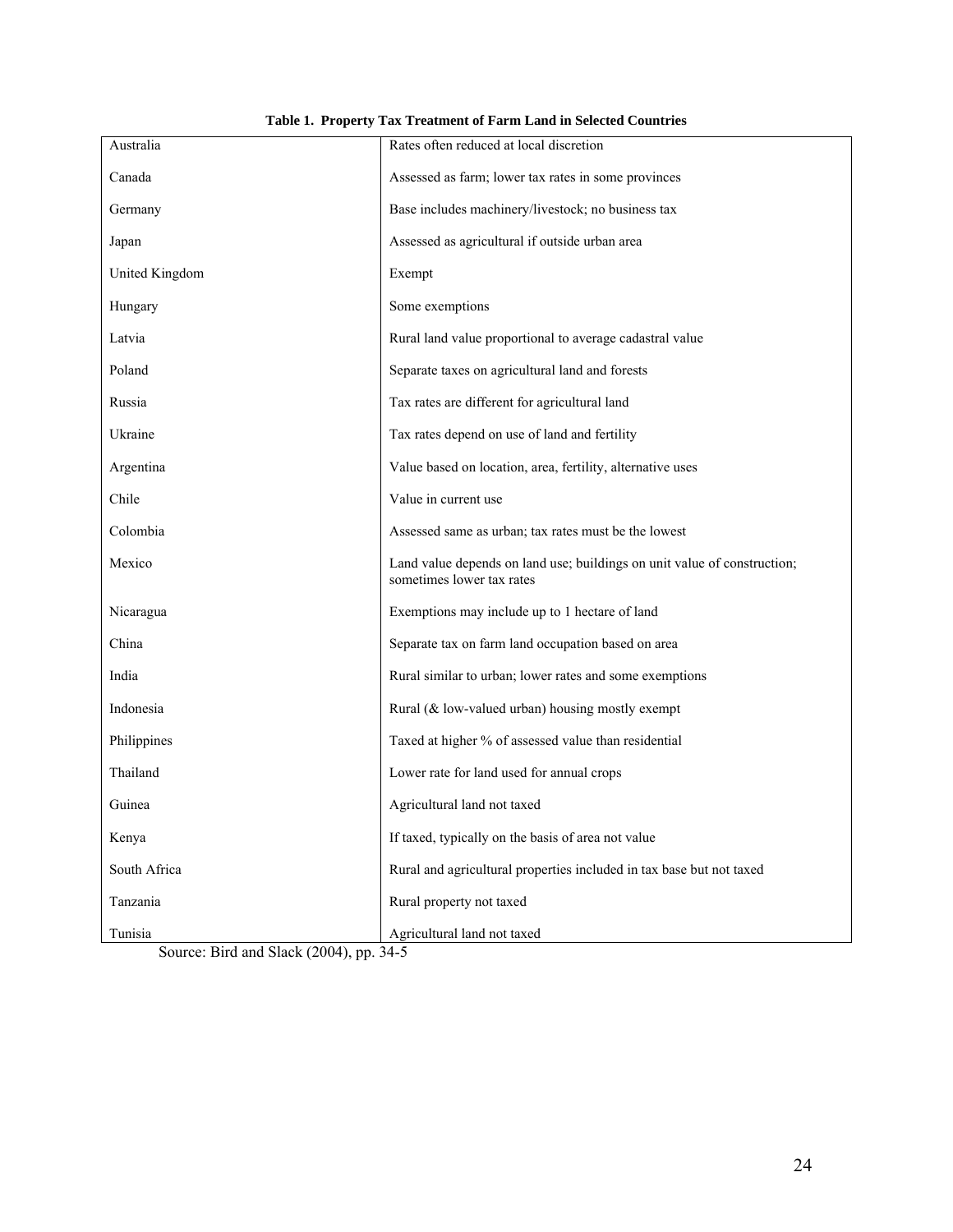## **References**

Acosta, Olga Lucia and Richard M. Bird. 2005. In Bird, R.M., J.M. Poterba, and J. Slemrod, eds., *Fiscal Reform in Colombia: Problems and Prospects* (Cambridge, MA: MIT Press).

Anderson, John, E. 1993. "Use-Value Property Tax Assessment: Effects on Land Development." *Land Economics*, 69(3): 263-9.

Bahl, Roy. 2002. "Implementation Rules for Fiscal Decentralization," in M. Govinda Rao, ed., *Poverty, Development and Fiscal Policy* (New Delhi: Oxford University Press,

Bahl, Roy, and Johannes Linn. 1992. *Urban Public Finance in Developing Countries.*  New York: Oxford University Press.

Bahl, Roy and Jorge Martinez-Vazquez. 2006. "Sequencing Fiscal Decentralization." Working Paper WPS3914, World Bank, Washington, May.

Bell, Michael and John H. Bowman. 2006. *Implementing A Local Property Tax Where There Is No Real Estate Market: The Case of Commonly Owned Land in Rural South Africa.* Cambridge, MA.: Lincoln Institute of Land Policy.

Bennett, Robert J. 1997. "Administrative Systems and Economic Spaces," *Regional Studies*, 31 (3): 323-36.

Bird, Richard, M. 1974. *Taxing Agricultural Land in Developing Countries*. Cambridge, Mass.: Harvard University Press.

Bird, Richard M. 1984. *Intergovernmental Finance in Colombia* (Cambridge, Mass.: Harvard Law School International Tax Program).

Bird, Richard M. ed. 2004. *Who Decides? Government in the New Millennium* (Toronto: C.D. Howe Institute).

Bird, Richard, M. and Enid Slack. 2004. *International Handbook on Land and Property Taxation.* (Cheltenham, UK: Edward Elgar).

Bird, Richard M. and Enid Slack. 2005. "Aspectos fiscales de la gobernabilidad metropolitana" in Eduardo Rojas, Juan R. Cuadrado-Roura, and José Miguel Fernández Gűell, eds., *Gobernar las metrópolis* (Washington, D.C.: Banco Interamericano de Desarrollo), pp. 263-347.

Bird, Richard M. and Enid Slack. 2006. "Taxing Land and Property in Emerging Economies: Raising Revenue…and More?" ITP Paper 0605, International Tax Program, Rotman School of Management, University of Toronto, July.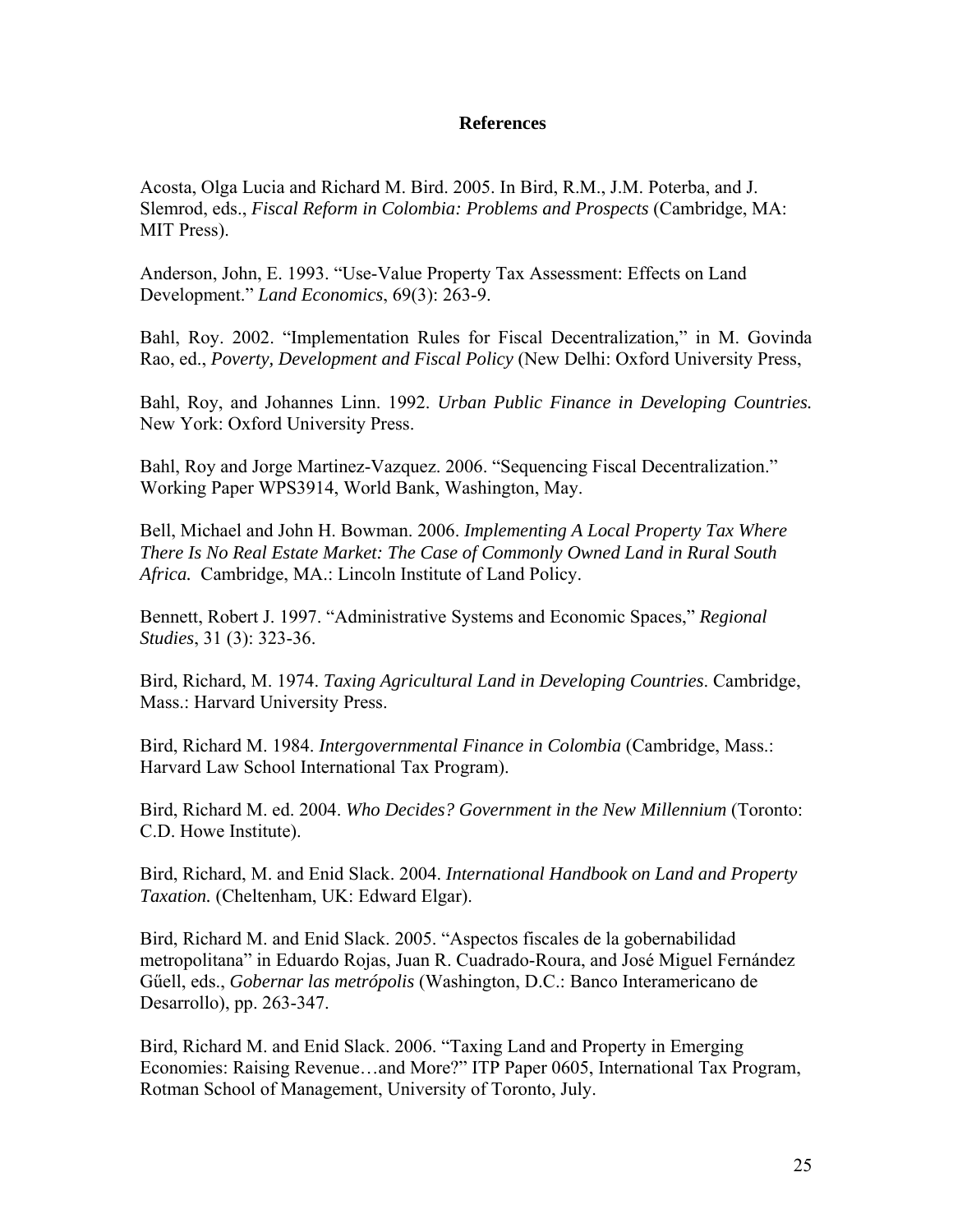Bird, Richard M. and Michael Smart. 2002. "Intergovernmental Fiscal Transfers: Lessons from International Experience," *World Development*, 30 (6, 2002): 899-912.

Bird, Richard M. and Sally Wallace. 2004. "Is It Really so Hard to tax the Hard-to-Tax? The Context and Role of Presumptive Taxes," in James Alm, Jorge Martinez-Vazquez and Sally Wallace, eds., *Taxing the Hard-to-Tax: Lessons from Theory and Practice* (Amsterdam: North-Holland), 121-158.

Bird, Richard M., Bernard Dafflon, Claude Jeanrenaud, and Gebhard Kirchgassner. 2003. "Assignment of Responsibilities and Fiscal Federalism," in Raoul Blindenbacher and Arnold Koller, eds., *Federalism in a Changing World: Learning from Each Other* (Montreal: Published for the International Conference on Federalism 2002 by McGill-Queen's University Press).

Breton, Albert. 2004. "Federalization (not Decentralization) as an Empowerment Mechanism," in Bird, ed. *Who Decides*? (Toronto: C.D. Howe Institute).

Daunton, Maurice. 2001. *Just Taxes* (Cambridge University Press).

Davis, Diane E. and Uri Raich. 2003. "The 'Sustainability' of Environmental Gains in the Context of Mexico's Political Transition: A Strategic Assessment of Barriers and Possibilities for Metropolitan Coordination in the ZMVM." Department of Urban Studies and Planning, Massachusetts Institute of Technology, May.

De Cesare, C. (2002), Toward More Effective Property Tax Systems in Latin America, *Land Lines,* Lincoln Institute of Land Policy, Cambridge, MA., January, pp. 9-11.

Dillinger, William. 1991. *Urban Property Tax Reform: Guidelines and Recommendations,* Urban Management and Municipal Finance, Washington DC, World Bank.

Dougherty, Michael John, Kenneth A. Klase, and Soo Geun Song. 1999. "The Needs and Financial Problems of Small and Rural Localities: The Case of West Virginia." *Public Budgeting and Finance* 19(3)

Easterly, William. 2006. *The White Man's Burden: Why the West's Efforts to Aid the Rest Have Done So Much Ill and So Little Good* (New York: The Penguin Press).

Ebel, Robert D. and Robert Taliercio (2005) "Subnational Tax Policy and Administration in Developing Economies." *Tax Notes International*, March 7: 919-936.

England, Richard W. and Robert D. Mohr. 2002. "Property Taxation and Current Use Assessment: A Theoretical Note." Lincoln Institute of Land Policy Working Paper.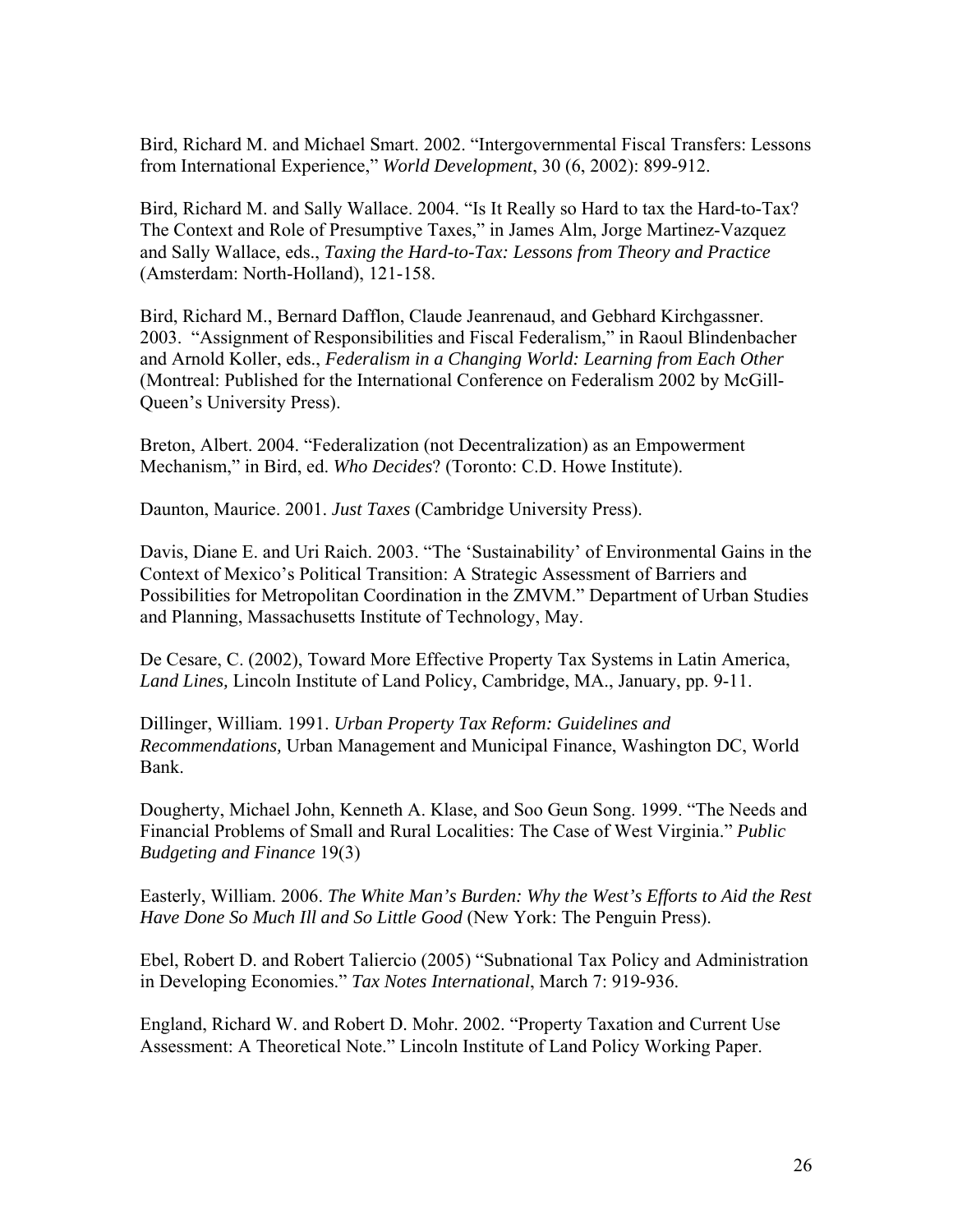Estache, Antonio, ed. 1995. *Decentralizing Infrastructure: Advantages and Limitations* (Washington: World Bank).

Evans, Chris. 2003. "Studying the Studies: An Overview of Recent Research on Taxation Operating Costs," *eJournal of Tax Research*, 1 (1): 64-92.

Faguet, Jean-Paul. 2004. "Does decentralization increase government responsiveness to local needs? Evidence from Bolivia" *Journal of Public Economics*, 88 (3-4): 862-93.

Fiszbein, Ariel. 1997. "The Emergence of Local Capacity: Lessons From Colombia," *[World Development](http://scholarsportal.info.myaccess.library.utoronto.ca/cgi-bin/sciserv.pl?collection=journals&journal=0305750x),* 25 (7): pp. 1029-1043.

Franzsen, Riël, C.D. and William J. McCluskey. 2005. "An Exploratory Overview of Property Taxation in the Commonwealth of Nations." Lincoln Institute of Land Policy Working Paper.

Garzón, Hernando and Jaime Vázquez Caro. 2004. "Colombia: la perspectiva del impuesto predial en áreas rurales." Bogotá, Mayo.

Graham, John F. 1963. *Fiscal Adjustment and Economic Development* (Toronto: University of Toronto Press).

Guevara, M.M.; Gracia, J.P. and Espano, V.C. (1994), A Study of the Performance and Cost Effectiveness of the Real Property Tax, Manila, July.

Hirschman, Albert O. 1963. *Journeys toward Progress: studies of economic policymaking in Latin America.* New York: Twentieth Century Fund.

Hoff, Karla. 1991. "Introduction: Agricultural Taxation and Land Rights Systems." *The World Bank Economic Review*, 5(1): 85-91.

Hoffman, B.D. and CC. Gibson (2005) "Fiscal Governance and Public Services: Evidence from Tanzania and Zambia," Department of Political Science, University of California San Diego, August

Hood, Christopher. 1976. *The Limits of Administration* (London: Wiley).

Hymer, Stephen and Stephen Resnick. 1969. "A Model of an Agrarian Economy with Nonagrarian Activities," *American Economic Review*, 59: 493-506.

Kelly, R. (1995), Property Tax Reform in Indonesia: Applying a Collection-Led Strategy, *Bulletin for Indonesian Economic Studies*, 29, pp. 85-104.

Khan, Mahmood Hasan. 2001. "Agricultural Taxation in Developing Countries: A Survey of Issues and Policy." *Agricultural Economics*, 24: 315-28.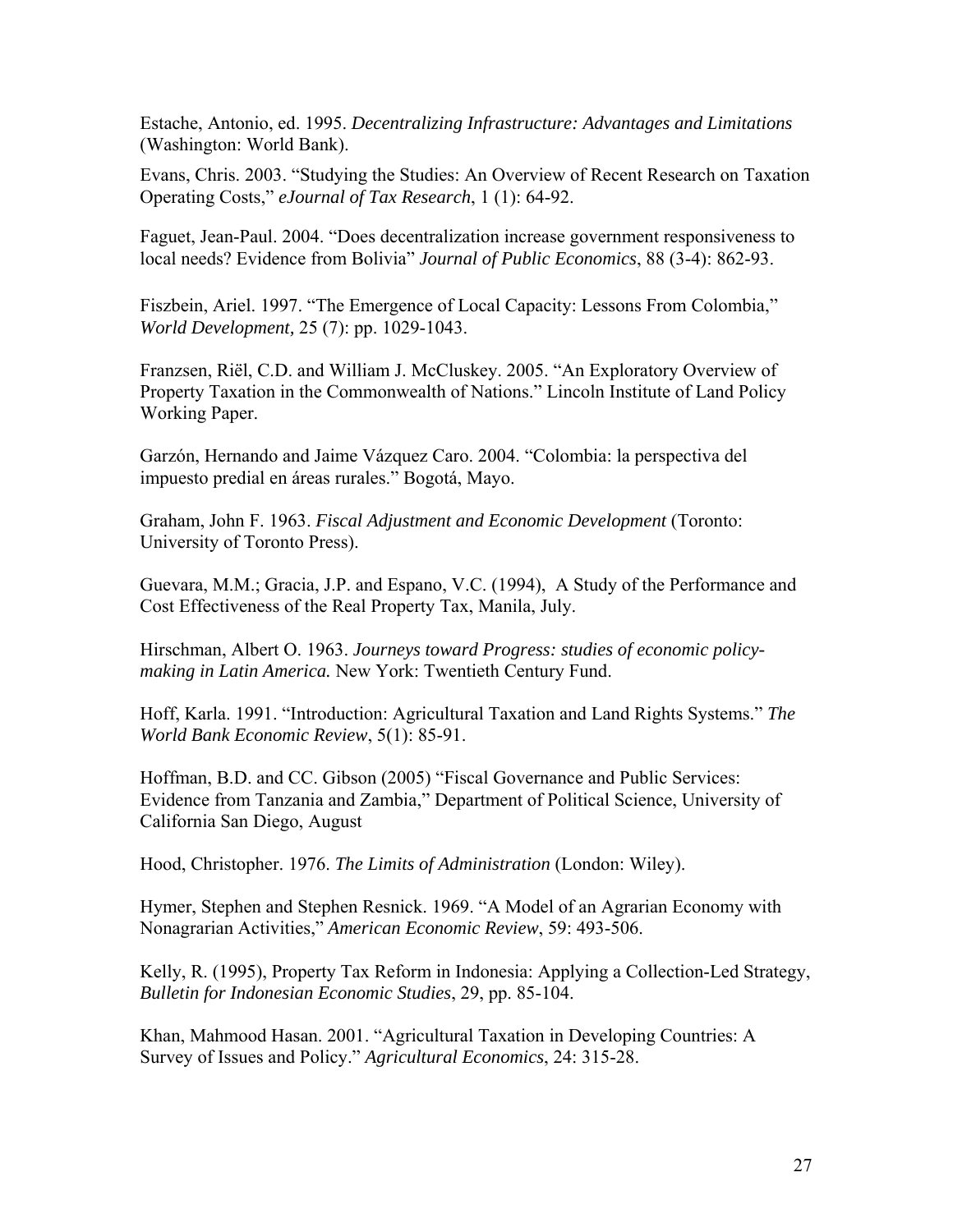Kitchen, Harry and Enid Slack. 2006. "Providing Public Services in Remote Areas," in Richard M. Bird and Francois Vaillancourt, eds., *Perspectives on Fiscal Federalism* (Washington: World Bank).

Lefevre, Christian. 2005. "Gobernabilidad democratica de las areas metropolitanas. Experiencias y lecciones internacionales para las ciudades latinoamericanos," in Eduardo Rojas, Juan R. Cuadrado-Roura, and José Miguel Fernández Gűell, eds., *Gobernar las metrópolis* (Washington, D.C.: Banco Interamericano de Desarrollo), pp. 195-261.

Litvack, Jennie, Junaid Ahmad, and Richard M. Bird. 1998. *Rethinking Decentralization* (Washington: World Bank).

Manaf, N.A.A., J. Hasseldine and R. Hodges. 2005 "The Determinants of Malaysian Land Taxpayers' Compliance Attitudes," *eJournal of Tax Research,* 3 (2): 206-21.

Maurer, Robert and Anne Paugam. 2000. "Reform Toward Ad Valorem Property Tax in Transition Economies: Fiscal and Land Use Benefits." Urban and Local Government Background Series, No. 13. The World Bank.

McCarten, William and Vinod Vyasulu. 2004. **"**Democratic Decentralization and Poverty Reduction in Madhya Pradesh: Searching for an Institutional Equilibrium", *Development in Practice*, 14 (6):.733-40.

McLure, Charles E. 2003. "The Assignment of Oil Tax Revenue" in J.M Davis, R. Ossowski, and A. Fedelino, eds. *Fiscal Policy Formulation and Implementation in Oil-Producing Countries.* (Washington: International Monetary Fund*).*

Mellor, John W. 1967. "Toward a Theory of Agricultural Development," in Herman M. Southworth and Bruce F. Johnston, eds., *Agricultural Development and Economic Growth* (Ithaca NY: Cornell University Press), 21-60.

Netzer, Dick. 1998. The Relevance and Feasibility of Land Value Taxation in the Rich Countries," in Dick Netzer, ed., *Land Value Taxation: Can It and Will It Work Today? (*Cambridge, MA, Lincoln Institute of Land Policy).

Newbery, David. 1987. "Agricultural Taxation: The Main Issues," in David Newbery and Nicholas Stern, eds., *The Theory of Taxation for Developing Countries* (New York: Oxford University Press), 366-86.

Ott, Attiat F. 1999. "Land Taxation and Tax Reform in the Republic of Estonia," *Assessment Journal,* 6 (January/February): 40-49.

Rajaraman, Indira. 2004. "Taxing Agriculture in a Developing Country: A Possible Approach", in J.Alm, J. Martinez-Vazquez and S. Wallace, eds. *Taxing the Hard-to-Tax: Lessons from Theory and Practice* (Elsevier).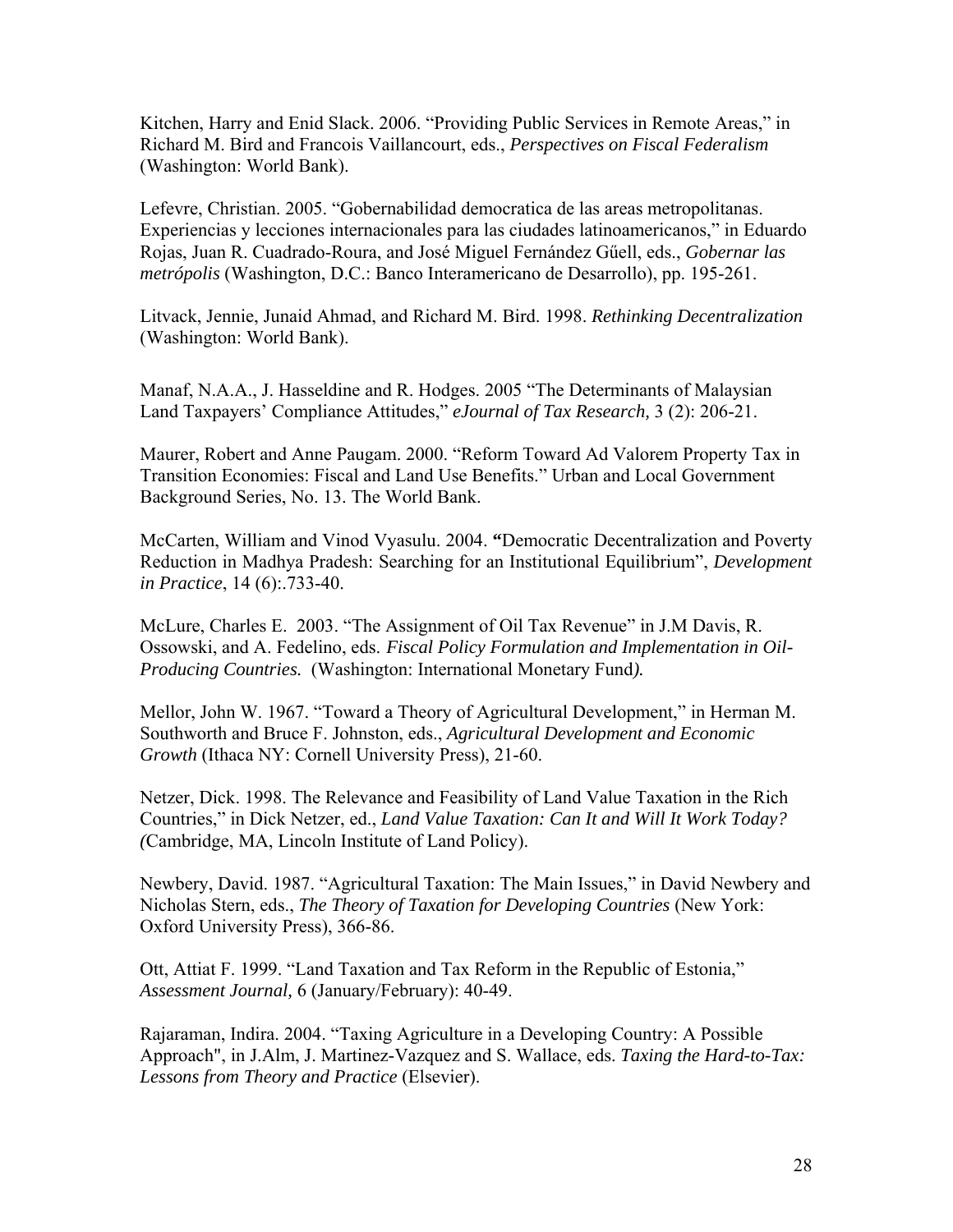Rhoads, William G. and Richard M. Bird. 1969. "The Valorization Tax in Colombia: An Example for Other Developing Countries?" in A.P. Becker, ed., *Land and Building Taxes* (Madison: University of Wisconsin Press): 201-37.

Rodden, Jonathan A, Gunnar S. Eskeland, and Jennie Litvack, eds. 2003. *Fiscal Decentralization and the Challenge of Hard Budget Constraints* (Cambridge, MA: MIT Press).

Skinner, Jonathan. 1991a. "If Agricultural Land Taxation is so Efficient, Why is it so Seldom Used?" *World Bank Economic Review*, 5 (1): 113-33.

Skinner, Jonathan. 1991b. "Prospects for Agricultural Land Taxation in Developing Countries." *The World Bank Economic Review* 5(3): 493-511.

Slack, Enid, Larry Bourne and Meric Gertler. 2003. "Small, Rural, and Remote Communities: The Anatomy of Risk." A paper prepared for the Panel on the Role of Government, Ontario.

Smolka, M. and Furtado, F. (2001) "Lessons from the Latin American Experience with Value Capture," *Land Lines,* Lincoln Institute of Land Policy, Cambridge, MA, July, pp. 5-7.

Sokoloff, K.L. and E.M. Zolt (2005) "Inequality and the Evolution of Institutions of Taxation: Evidence from the Economic History of the Americas," Unpublished paper, November.

Strasma, John et al. 1987. *Impact of Agricultural Land Revenue System on Agricultural land Usage,*Burlington, VT: Associates in Rural Development.

World Bank. 2002. *Cali, Colombia: Toward a City Development Strategy.* Washington.

World Bank. 2004. India. Fiscal Decentralization to Rural Governments. Washington.

Youngman, Joan. 2005. "Taxing and Untaxing Land: Current Use Assessment of Farmland." *State Tax Notes*, September 5: 727-38.

Zhou, Yongmei. 2006. " Supporting Decentralization in Sierra Leone: Reflections After the First Two Years of IRCBP Implementation," Presentation at World Bank, May.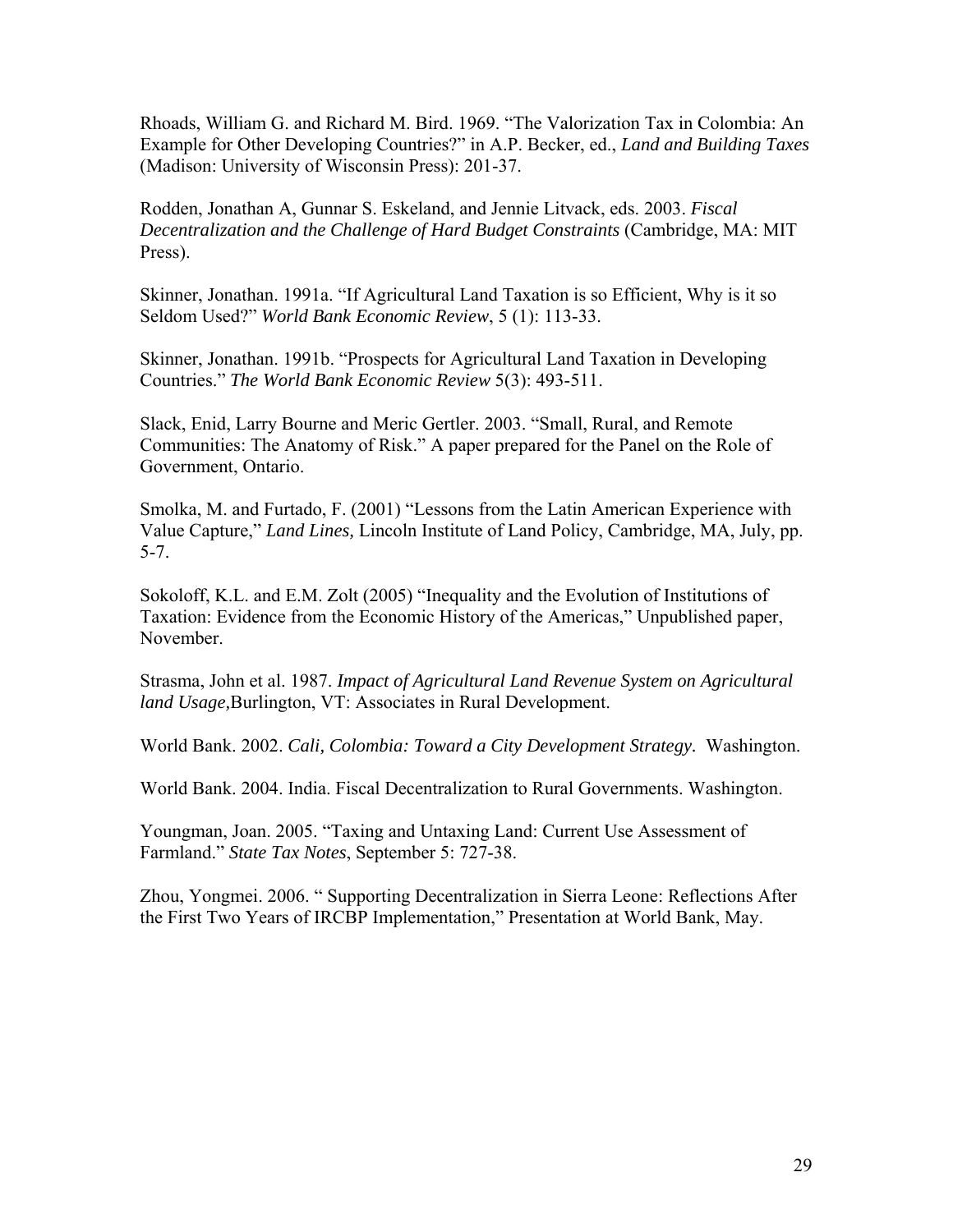#### **Notes**

 $2^2$  For a summary of the classic literature, see e.g. Bird (1974), chap. 2.

 $\overline{a}$ 

<sup>3</sup> See Sokoloff and Zolt (2005) for an historical perspective and Hoffman and Gibson (2005) for a distinct, but related, argument.

 $4$  See, for example, Strasma et al. (1987); Newbery (1987); Skinner (1991a, 1991b); Hoff (1991); Khan (2001); Rajaraman (2004).

 $<sup>5</sup>$  If the local community has privileged access to such resources, other problems arise: for</sup> discussion, see McLure (2003).

 $6$  One author (Graham 1963) memorably labelled this approach "The Ghost Town as an Objective." Dougherty, Klase and Song (1999) provide a review of some common themes in 'remote' areas.

 $7$  Can people be 'empowered'? Or must they (in effect) empower themselves (Breton 2004)? We return to this issue later.

<sup>8</sup> Indeed, the Inter-American Development Bank recently (November 30, 2006) held a workshop on the conflicting views held by different experts on the design and effects of decentralization reforms in Latin America.

 $9<sup>9</sup>$  The recent experience with the RRI (rapid results initiative) program in Sierra Leone is particularly interesting in this respect (Zhou 2006).

 $10$  William Easterly (2006) recently noted that the 'last refuge' of central planners was in foreign aid agencies. He apparently has not worked much with those in central governments who are responsible for rural development, decentralization, or local government.

 $11$  Some parts of this section are based on Bird and Slack (2006).

 $12$  Given the limited tax base and high unit costs of service provision in many rural areas, some subsidization is usually needed to provide even the most basic local public services. We do not discuss this issue further here, however, except to note that a critical element

 $<sup>1</sup>$ As Davis and Raich (2003) show with respect to various attempts made over the years to</sup> 'institutionalize' some metropolitan structure in the Mexico City region, the only one that had even limited success was also the only one that gave the region any real control over its own finances.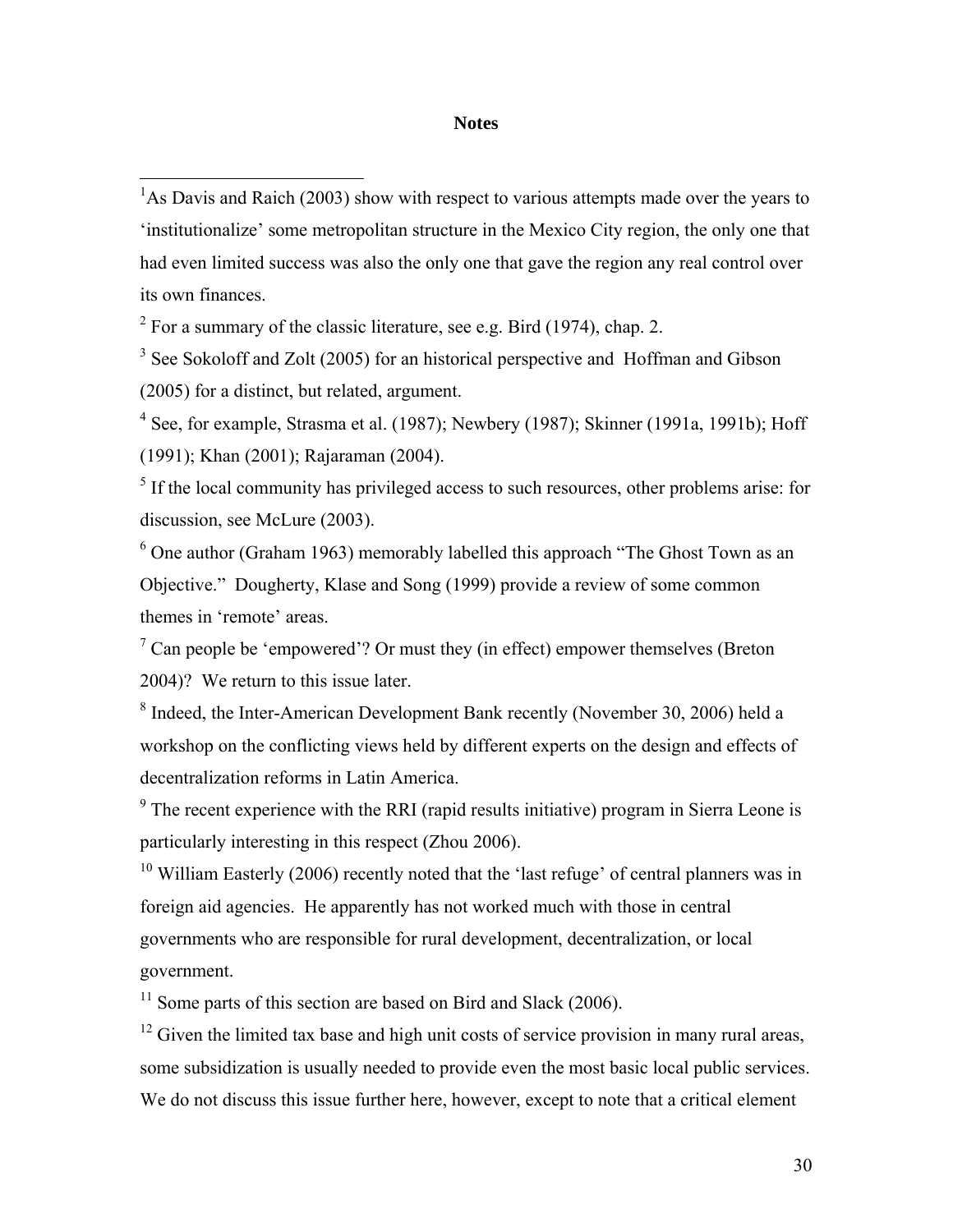in designing an efficient and equitable transfer system is the existence of some 'truly local' revenue source: see e.g. Bird and Smart (2002).

 $\overline{a}$ 

 $13$  As Evans (2003) notes, the compliance costs of real property taxes are likely to be relatively low. The other side of this coin, however, is that the administrative costs (per dollar of revenue) are likely to be relatively high. As Dillinger (1991) stresses, from a revenue perspective far too much effort has been spent in many developing countries on improving assessment systems and not nearly enough on improving the 'sharp end' of the tax system – effective collection: see also Kelly (1995).

<sup>14</sup> An urban case in Colombia illustrates the point: Bogotá managed not only to reform its property tax significantly but also to combine the tax change with spending changes that mobilized taxpayer support to a surprising extent (Acosta and Bird, 2005).

 $15$  This outcome is even more likely when, as is common in many countries (Bird 1974), agricultural land is taxed on an area basis, adjusted by crop utilization and, perhaps, by average crop prices.

 $^{16}$  For a general discussion of presumptive taxes, see Bird and Wallace (2004).

<sup>17</sup> An interesting model that incorporates coefficients designed to reflect market pressures into an area-based system has been recommended for lands in traditional tribal areas of South Africa (Bell and Bowman 2006). A workshop with community residents helped to identify the characteristics that make land "good." The three most important factors were access to water, soil fertility or quality, and services.

 $18$  In a pioneering study of the Malaysian land tax (which is based on area, location and use and not on value), Manaf, Hasseldine and Hodges (2005) find that the low and decreasing compliance rates observed (especially with respect to agricultural land) reflected many factors including the perceived fairness of the system and taxpayer knowledge of the system. Unfortunately, no variables reflecting perceptions of local (state) expenditures were included in the study.

<sup>19</sup> Similar practices exist in Canada: In Ontario, farmland is assessed and taxed at lower rates although the farm residence and one acre of land surrounding the residence is normally part of the residential property class (not the farm property class) and is therefore taxed at its current (market) value. In BC, farmland is assessed at its value in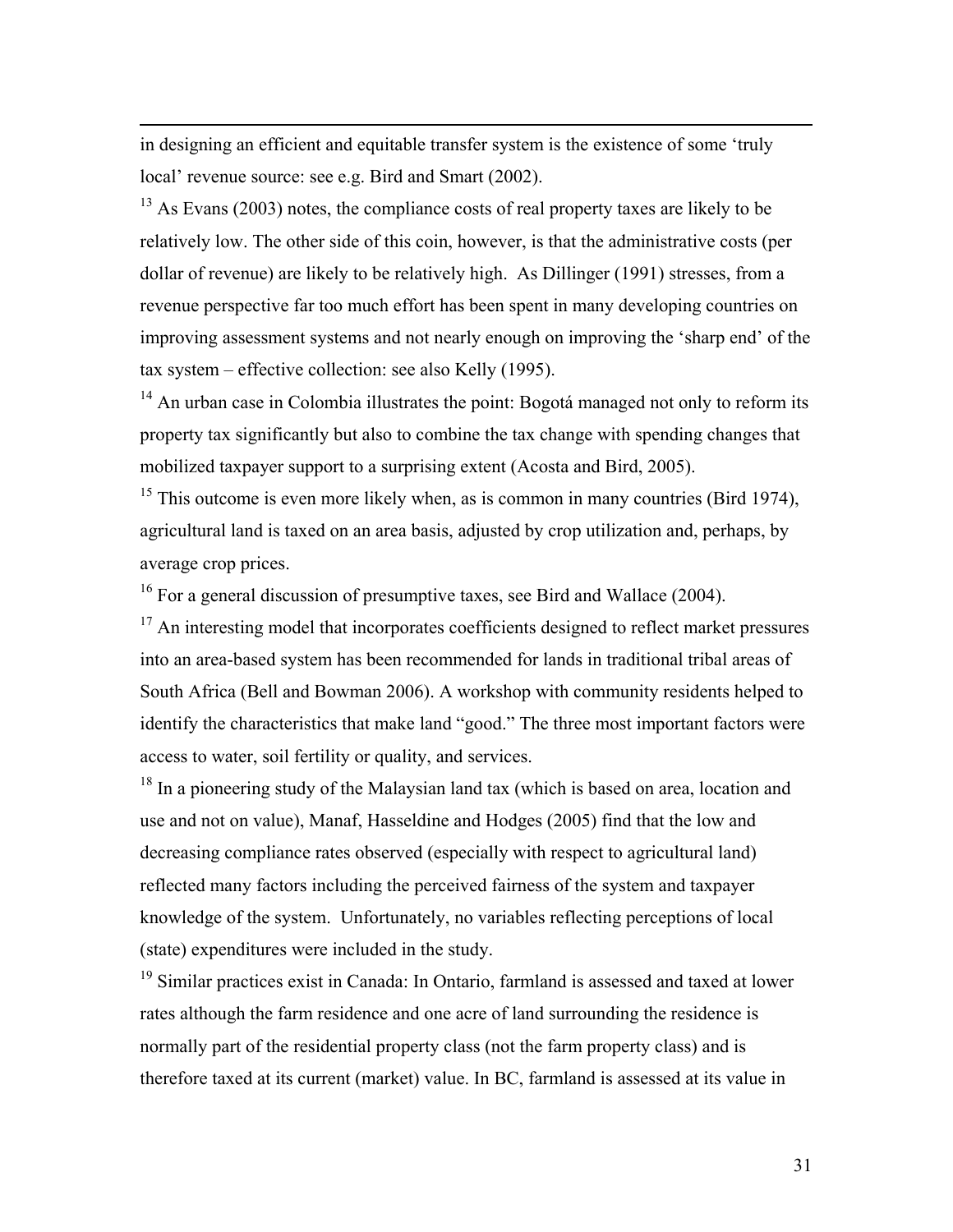current use. Buildings on farm land are assessed at market value but all farm structures, including the farmer's dwelling, are classified as residential. In Manitoba, farmland, farm outbuildings and farm residences are assessed on the basis of their most probable market value. Owners of farmland on the urban fringe can apply for a "farm use" assessment. A change in use of the property results in a tax payback on the difference between the two values for a period of up to 5 years.

 $\overline{a}$ 

 $20$ Some states impose a penalty when farmland is withdrawn from use value assessment programs. The penalty reflects the difference between agricultural use taxes and the amount that would otherwise have been due (based on market value assessment) for some number of years preceding the sale. But these penalties are small relative to the potential profits from farmland conversion.

 $21$  Other examples in both rural and urban areas of an iterative process to determine appropriate relative property values to serve as the basis for allocating taxes are discussed in Rhoads and Bird (1969).

 $22$  A variety of other taxes -- transfer taxes, stamp taxes, capital gains taxes, value-added taxes, inheritance taxes – are often applied, sometimes at high rates, to land and property in many countries (Franszen and McCluskey 2005). Land transfer taxes are popular with governments because they are administratively simple and often produce substantial revenue – sometimes as much or more than property taxes. They may also deter fraudulent property transfers intended to avoid high property taxes. On the other hand, transfer taxes may work against one of the alleged main benefits of taxes on real property, namely, the pressure they exert either to utilize land more efficiently (in order to produce income to pay the tax) or to sell the land to someone who will use it efficiently. Such taxes discourage the development and formalization of land markets. Countries with high land transfer taxes should consider lowering such taxes and to make up any revenue loss by strengthening basic property taxes, provided the economic gains of such a substitution are sufficient to compensate for the greater administrative costs.  $23$  See, for example, the account of the lengthy Colombian experience in Bird (1984).  $^{24}$  In many countries, some groups are not seen as part of the local 'community' and may as a result simply be excluded, or even specifically penalized, if more decisions are made